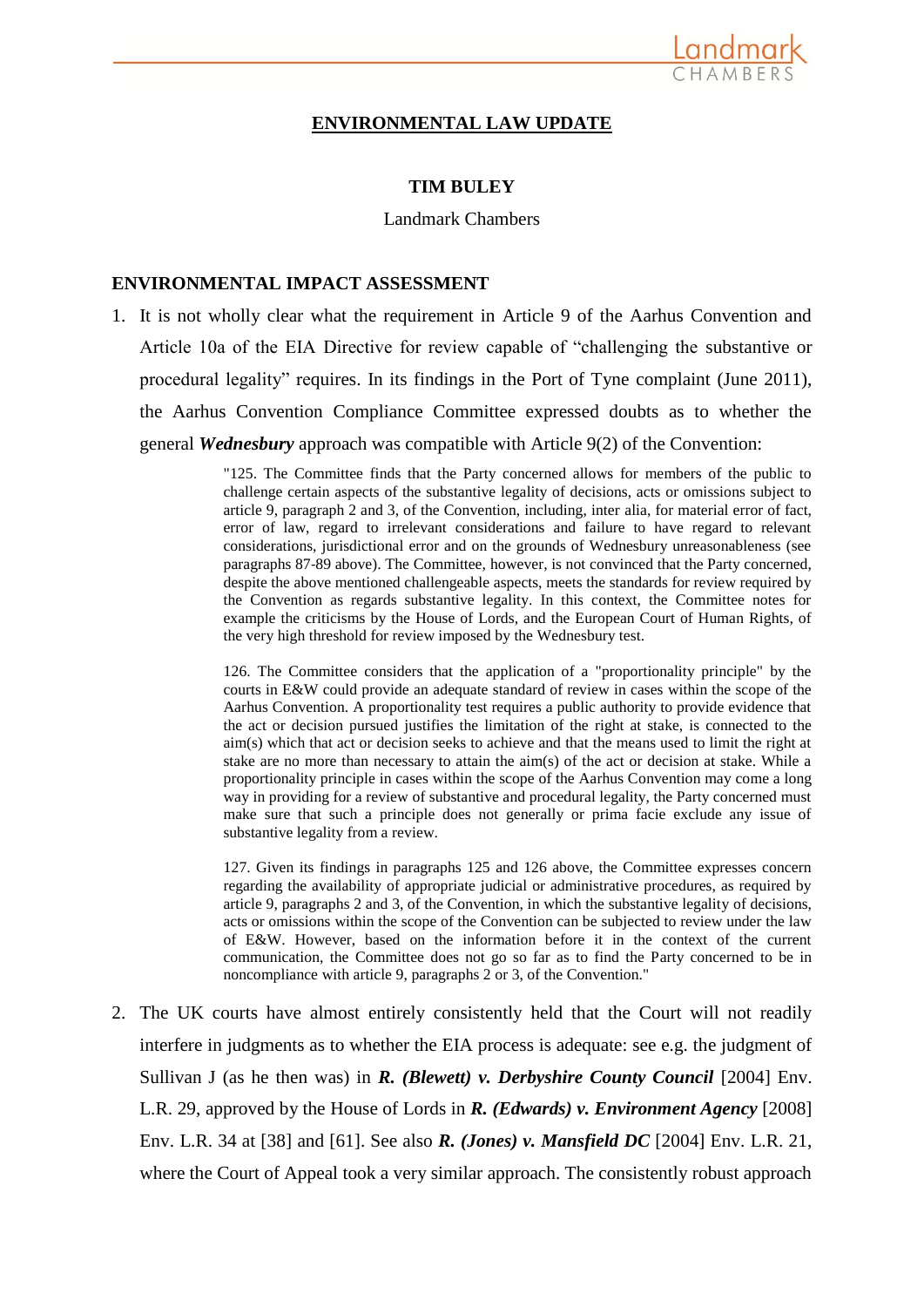

taken by the Courts in recent years appeared to have been doubted in  $\mathbf{R}$ . *(Buglife)*  $\nu$ . *Medway Council* [2011] 3 C.M.L.R. 39, by H.H.J. Thornton Q.C. (sitting as a Deputy High Court Judge) although two more recent Court of Appeal cases have made it clear that the orthodox position remains good.

## *Loader v SSCLG* [2012] 3 C.M.L.R. 29

3. In *Loader v. SSCLG* [2012] 3 C.M.L.R. 29, Ms Loader challenged a grant of planning permission for an urban development project (for 41 apartments and social facilities including an outdoor bowls green and an indoor rink) which was just above the relevant Schedule 2 threshold on the basis that the test for "*significant environmental effects*" was a "*real prospect of influencing the outcome of the decision*". She relied on the Screening Checklist of June 2001 European Guidance on EIA Screening which says that it is helpful to consider "*whether the effect is one that ought to be considered to have an influence on the development consent decision*". The Court of Appeal disagreed and held that the test was whether a project was "likely to have significant effects on the environment". That called for an exercise of judgment, having regard to the precautionary principle and the degree of uncertainty about the impact (including the outcome of mitigation measures), subject to *Wednesbury* review:

> "43 What emerges is that the test to be applied is: "Is this project likely to have significant effects on the environment?" That is clear from European and national authority, including the Commission Guidance at B3.4.1. The criteria to be applied are set out in the Regulations and judgment is to be exercised by planning authorities focusing on the circumstances of the particular case. The Commission Guidance recognises the value of national guidance and planning authorities have a degree of freedom in appraising whether or not a particular project must be made subject to an assessment. Only if there is a manifest error of assessment will the ECJ intervene ( *Commission v United Kingdom [2006] E.C.R. I-3969* ).

> The decision maker must have regard to the precautionary principle and to the degree of uncertainty, as to environmental impact, at the date of the decision. Depending on the information available, the decision maker may or may not be able to make a judgment as to the likelihood of significant effects on the environment. There may be cases where the uncertainties are such that a negative decision cannot be taken. Subject to that, proposals for ameliorative or remedial measures may be taken into account by the decision maker.

> 44 The criteria in the annexes to the Regulations justify the approach to the question proposed in Circular 02/99, paras 33, 34 and annex A (cited at [17] and [18] above). It is stated, at [34], that the number of cases of Sch.2 development which are EIA developments will be "a very small proportion of the total number of schedule 2 developments".

> 45 I do not consider that the reference in the Commission Guidance to a "useful simple check" ([20] above) can lead to a conclusion that the test proposed by the appellant is appropriate. Whether the perceived environmental effect has an influence on the development consent decision is a relevant consideration but cannot in itself answer the question to be posed. The sentence in the Guidance relied on also requires the decision maker to ask "whether the effect is one that ought to be considered", an affirmation of the need to answer the question "is this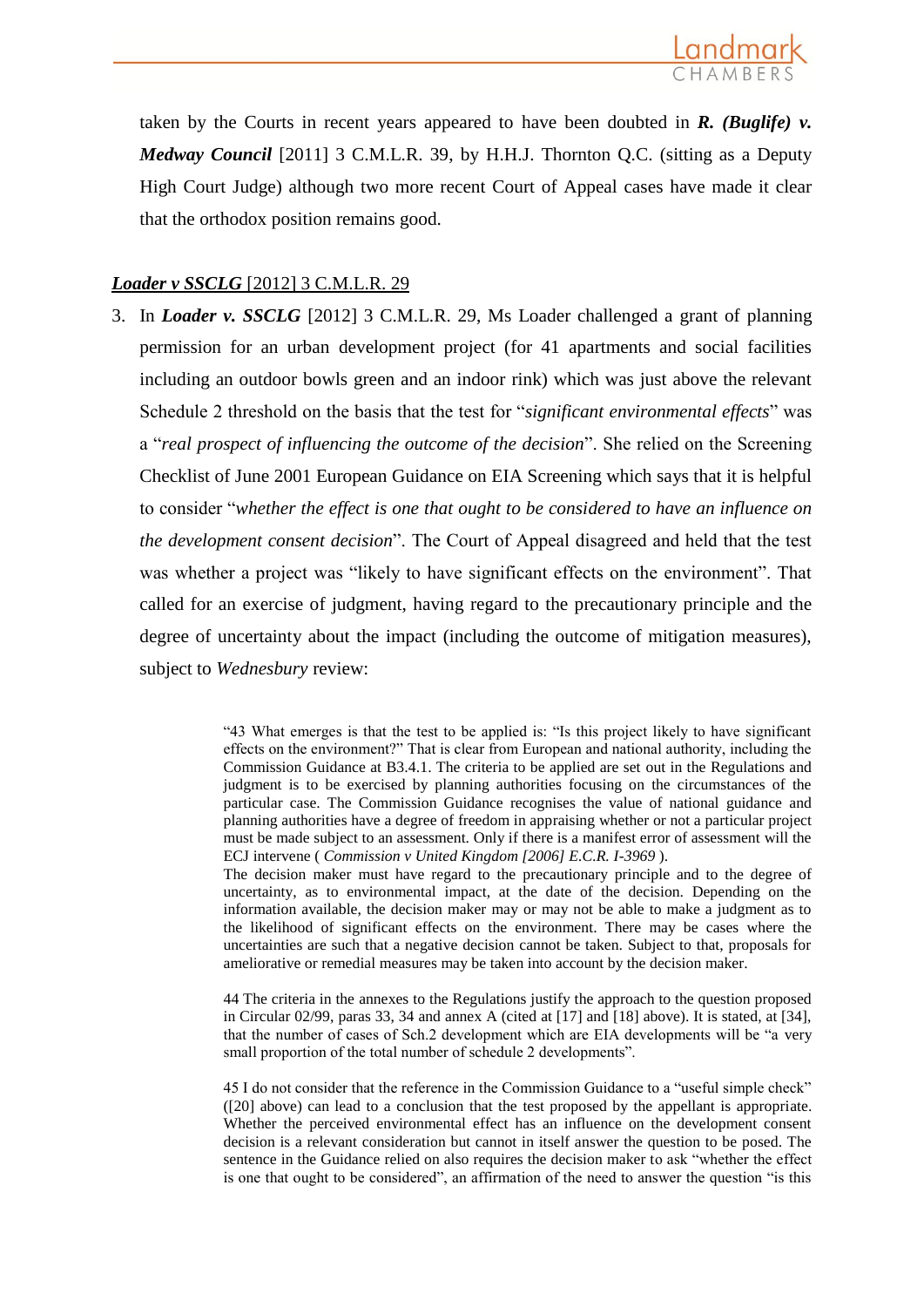

project likely to have significant effects on the environment" posed at B3.4.1 of the Guidance. The purpose of the checklist is stated to be to help decide whether the effects are likely to be significant. Establishing that the environmental effect will influence a particular development consent decision may well be a necessary requirement for a decision that development is EIA development but it is not determinative of whether the effects are likely to be significant and "ought to be considered".

46 The proposed test does not accord with the overall purpose and tenor of the procedure initiated by the Directive. A formal and substantial procedure is contemplated, potentially involving considerable time and resources. It is contemplated for a limited range of Sch.2 projects, those which are likely to have significant effects on the environment. To require it to be followed in all cases where the effect would influence the development consent decision would devalue the entire concept. It is not contemplated, for example, that if the Secretary of State took the view that a proposed house extension might affect the amenity of a neighbour on environmental grounds, and do so decisively, it would for that reason necessarily be EIA development. I agree with the approach of Moore-Bick L.J. in *Bateman [2011] EWCA Civ 157* and with the judge.

### *Bowen‐West v. SSCLG* [2012] Env. L.R. 22

- 4. In *Bowen‐West v. SSCLG* [2012] Env. L.R. 22 Mrs Bowen‐West challenged a grant of planning permission for the deposit of low‐level radioactive waste for a short period of time, on the basis that (as both the Secretary of State and the Inspector explicitly recognised and accepted in their decisions) this created a precedent for future applications for extensions which the developer had admitted it would make and which were at an advanced stage at the time of the inquiry (including as to technical studies). The ES and the EIA had been limited to the present application. The principal grounds of challenge related to whether "project" should include future, as yet unpermitted, but planned, extensions, and whether such effects were "indirect, secondary and cumulative effects". The Court held that the planning application was a "stand-alone" proposal and it distinguished the case from the Carlisle Airport development considered in *Brown v. Carlisle* [2010] EWCA Civ 523 which had been an integrated proposal comprising several linked elements.
- 5. As to *Wednesbury,* the Court held that this was the appropriate test. The cases such as C‐221/01 *Commission v Spain* were infringement cases which had been decided on EU principles and were no precedent to the contrary. Laws L.J. stated:

"32 I should next point up the fact that some of the principal authorities relied on by the appellant as demonstrating the breadth of the EIA provisions are not about the scope of the EIA to be undertaken in a case where, as here, an Environmental Statement admittedly falls to be made. Rather, they address the question whether an EIA is required at all. They are "screening" rather than "scoping" positions. This is so of *Kraaijveld , Commission v Spain, Ecologistas* and also [1991] 1 P.L.R. 6 , to which reference was made in the written argument. It is in this type of case, screening cases, that the courts have been concerned, energetically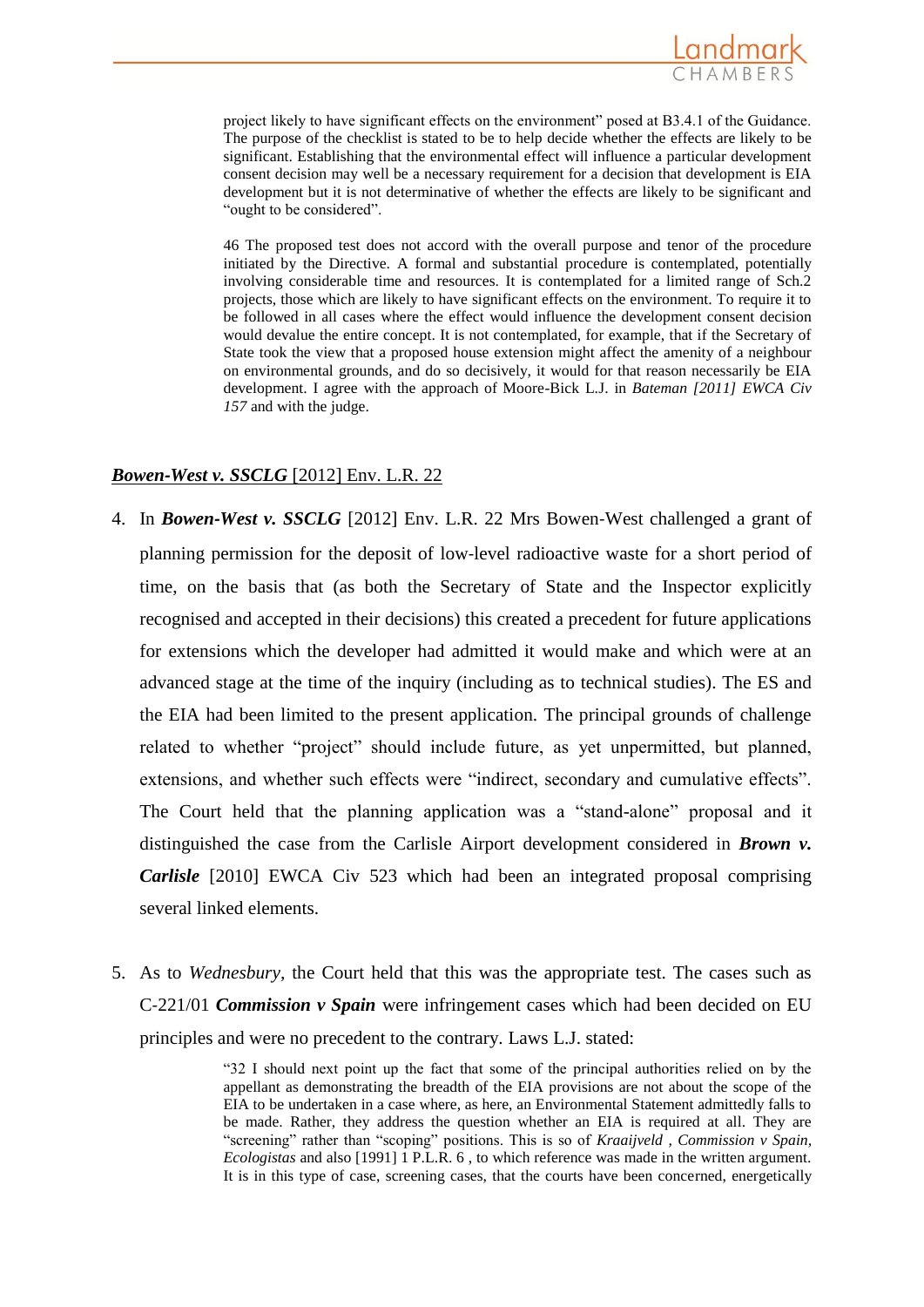

concerned, to put a stop to the device of using piecemeal applications as a means of excluding larger developments from the discipline of EIA. That approach cannot simply be read across to a case which is not about screening at all, but rather about the appropriate scope of an EIA.

33 At the heart of this case, it seems to me, is the proposition that the issues arising here are not comparable with those that arose in these screening decisions. In a case such as the present as I have indicated, we are dealing with what is quintessentially a matter of judgment, just as Sullivan J. (as he then was) held was the case in relation to whether a park and ride scheme was an integral part of a larger scheme: see *R. (on the application of Davies) v Secretary of State for Communities and Local Government* [2008] EWHC 2223 (Admin) . A like question as regards the relation between a specific proposal for a freight distribution centre and the overall proposed development of Carlisle Airport arose in *Brown's* case to which I have already referred. There, there was an inextricable link between the two by virtue of the effect of an agreement made under s.106 of the Town and Country Planning Act 1990 ...

... 34 I should next say a word about the effect of the grant of the present planning permission as a precedent, a "foot in the door": an expression used by Sullivan L.J. in Brown : see [39] of the judgment in that case. It is said it was a foot in the door for the larger intended scheme. As I have shown, the Inspector and the Secretary of State accepted that there would be some precedent effect.

35 The grant of planning permission may, in my judgment, be said to concede the principle of disposing of LLW on this site or adjacent to it, but only to the extent or on the scale allowed by the permission. If the larger application proceeds, the issue of disposal of LLW of the magnitude thereby contemplated will be open and undecided. It will certainly not be foreclosed nor in my judgment prejudiced by the current permission. It seems to me that the Secretary of State was entitled to conclude at para.4 of the decision letter (which I have read) that:

"There is nothing to support the Council's claim that permission in this case would frustrate the aims of the Environmental Impact Regulations and the Directive."

It is noteworthy that if the larger scheme is in due course applied for, it will as a whole (including that part of it which is in effect the present scheme) be the subject of an EIA; and thereby it seems to me the purpose of the Directive will be fulfilled."

6. The Supreme Court has refused permission to appeal in *Bowen‐West v. SSCLG. Bowen-West* was relied upon by Ouseley J in the HS2 case, considered below on the question of strategic environmental assessment.

# *Champion v (1) North Norfolk District Council & (2) Natural England [2013] EWHC 1065* 7. The Claimant challenged of NNDC's grant of planning permission for erection of 2 silos, a lorry park and other development near a river. The river was a *Site of Special Scientific Interest* and designated as an *EU Special Area of Conservation*. There were concerns that the development would pollute the river. NNDC had carried out ecological  $\&$  flood risk assessments and consulted with NE. 'Mitigation measures' – designed to ensure that pollutants would not enter the river – were proposed. No Environmental Impact Assessments or Habitats Appropriate Assessments were carried out. NE responded as a 'statutory consultee' and stated that, given the mitigation measures, there would not be a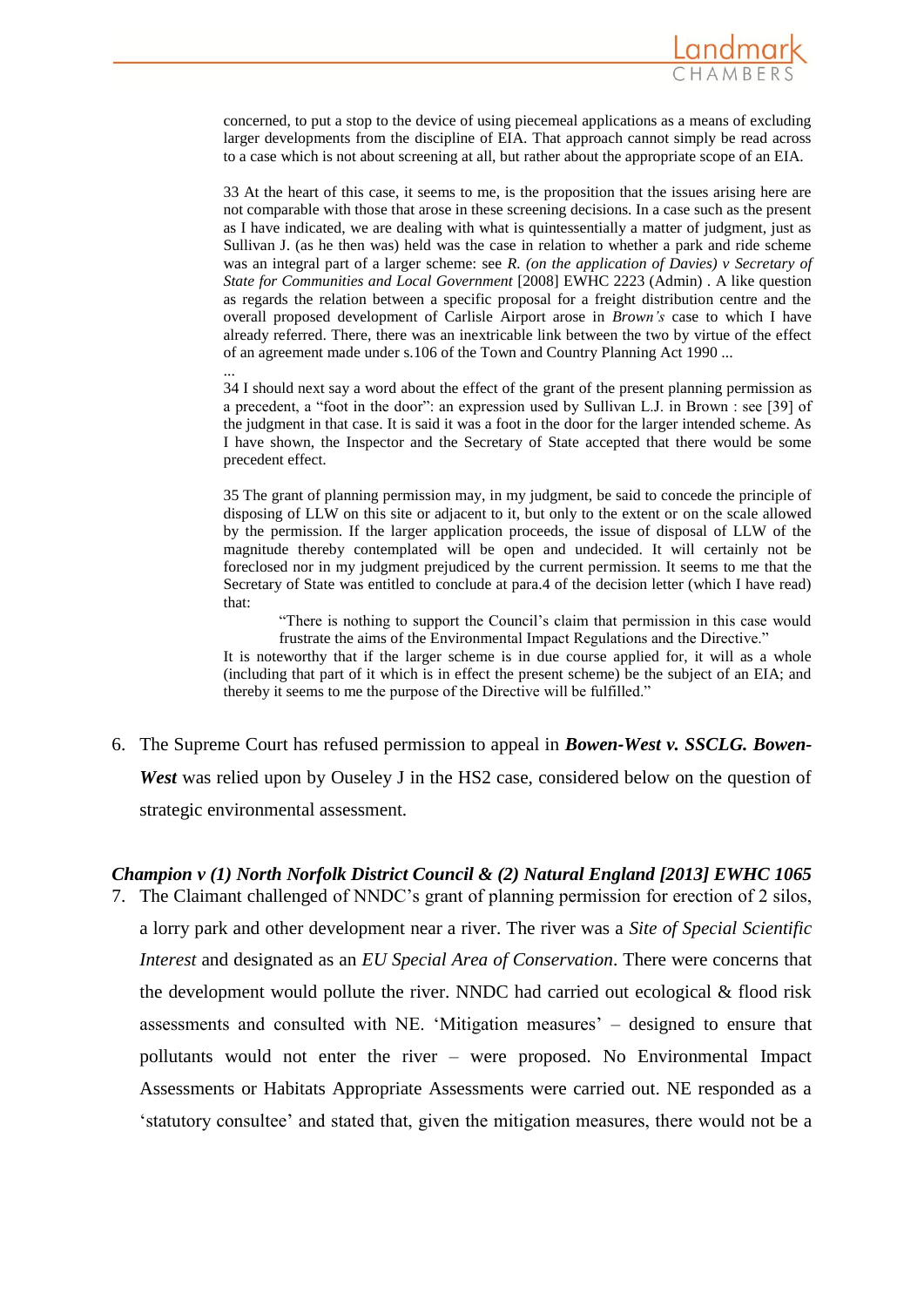

likely significant effect on the river. As a result PP was granted by NNDC subject to conditions.

8. The Claimant's central argument was that that NNDC should not have granted planning permission without an EIA or HAA, in circumstances where it had, at the same time, imposed conditions for control of pollution. Such conditions could only be justified if there was a risk of pollution, but that could not be reconciled with the decision that EIA etc was not required because there was no risk of pollution.

## **STRATEGIC ENVIRONMENTAL ASSESSMENT**

## *Inter‐Environnement Bruxelles ASBL v. Région de Bruxelles‐Capitale* [2012] Env. L.R. 30

- 9. SEA is required for "*plans and programmes*" referred to in Art. 3(2) of the SEA Directive *and* which are likely to have significant environmental effects.
- 10. Art 3(2) says SEA required for plans and programmes:-

*"(a) which are prepared for agriculture, forestry, fisheries, energy, industry, transport, waste management, water management, telecommunications, tourism, town and country planning or land use and which set the framework for future development consent of projects listed in Annexes I and II to Directive 85/337/EEC"*, or *"(b) which, in view of the likely effect on sites, have been determined to require an assessment pursuant to Article 6 or 7 of Directive 92/43/EEC*)."

- 11. The decision in Case C-567/10 *Inter-Environnement Bruxelles ASBL v. Région de Bruxelles‐Capitale* [2012] Env. L.R. 30, suggests that SEA will be required more frequently than many had perhaps anticipated. Two questions were referred to the CJEU:
	- *'(1) Must the definition of 'plans and programmes' in Article 2(a) of Directive 2001/42 … be interpreted as excluding from the scope of that directive a procedure for the total or partial repeal of a plan such as that applicable to a specific land use plan, provided for in Articles 58 to 63 of the [Brussels town and Country Planning Code, CoBAT]?*
	- *(2) Must the word 'required' in Article 2(a) of that directive be understood as excluding from the definition of 'plans and programmes' plans which are provided for by legislative provisions but the adoption of which is not*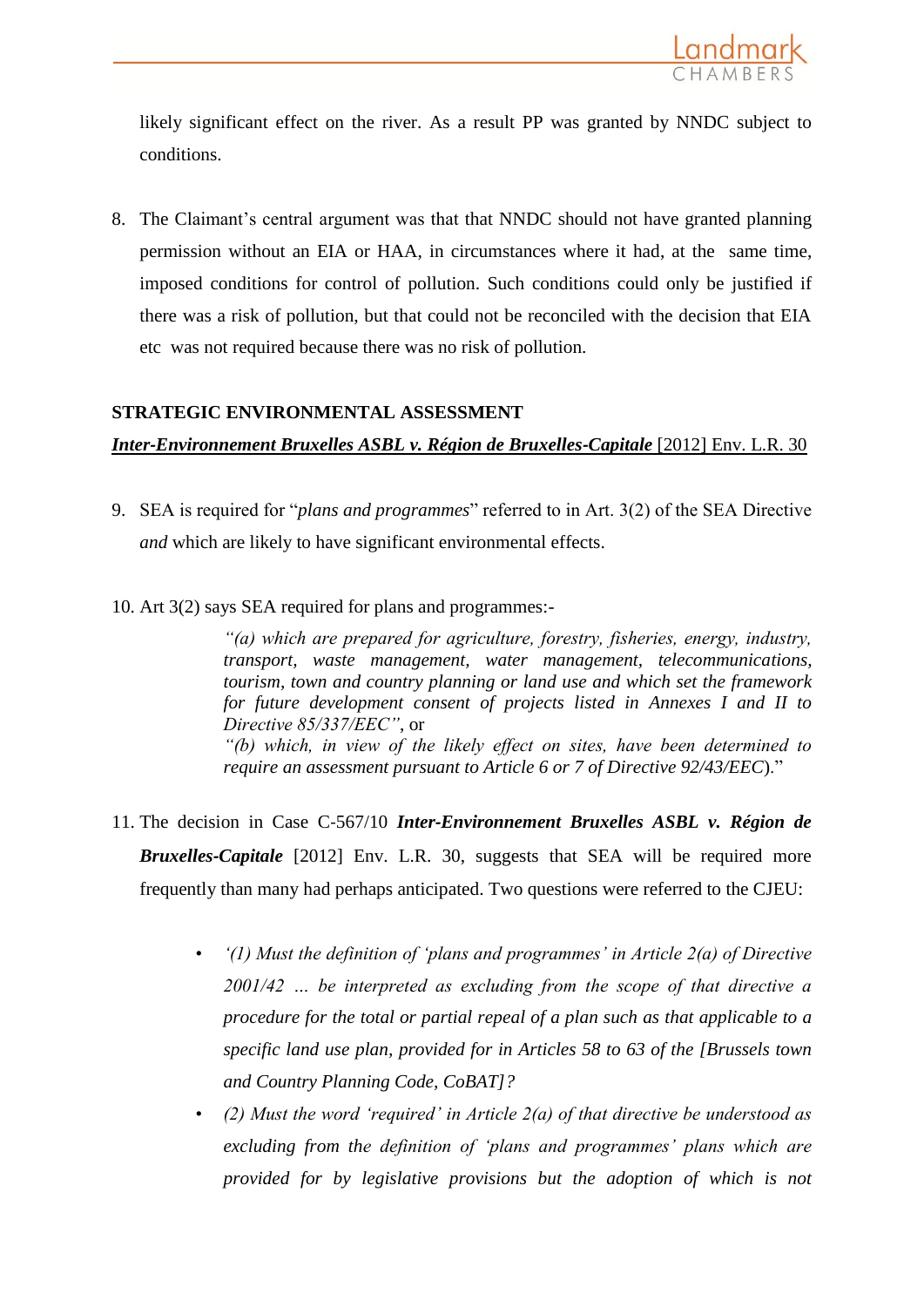

*compulsory, such as the specific land use plans referred to in Article 40 of the [CoBAT]?'*

- 12. The CJEU concluded that the concept of plans or programmes in the SEA Directive "which are required by legislative, regulatory or administrative provisions", within the meaning of Article 2(a) of the Directive, must be interpreted as including plans or programmes (such as the specific land use plan at issue in the main proceedings) whose adoption is regulated by national legislative or regulatory provisions, which determine the competent authorities for adopting them and the procedure for preparing them even if their adoption is not in all circumstances compulsory.
- 13. Further, the CJEU held that Article 2(a) of the SEA Directive must be interpreted as meaning that a procedure for partial or total repeal of a land use plan falls in principle within the scope of the Directive, so that it is subject to the rules relating to the assessment of effects on the environment. The CJEU added the qualification that:

"On the other hand, it must be made clear that, in principle, that is not the case if the repealed measure falls within a hierarchy of town and country planning measures, as long as those measures lay down sufficiently precise rules governing land use, they have themselves been the subject of an assessment of their environmental effects and it may reasonably be considered that the interests which Directive 2001/42 is designed to protect have been taken into account sufficiently within that framework."

- 14. Thus, the CJEU held that the discretionary repeal of plan could require SEA*.* The CJEU rejected the UK Government's argument that a literal interpretation (such as the Northern Ireland Court of Appeal had given in *Central Craigavon Ltd v. DoE NI* [2011] NICA 17) should be applied on the basis that such an approach would not be consistent with the purpose of the SEA Directive. If a plan is regulated by law, the making of such a plan does not need to be compulsory to fall within the scope of the SEA Directive.
- 15. This case has been cited as one of the reasons for the further consultations on further SEAs of the Regional Strategies and the "plan" to revoke them.

## *Walton v. The Scottish Ministers* [2012] UKSC 44

16. In *Walton v. The Scottish Ministers* [2012] UKSC 44 [2013] P.T.S.R. 51, the Supreme Court gave its first consideration to SEA. This Appellant challenged the validity of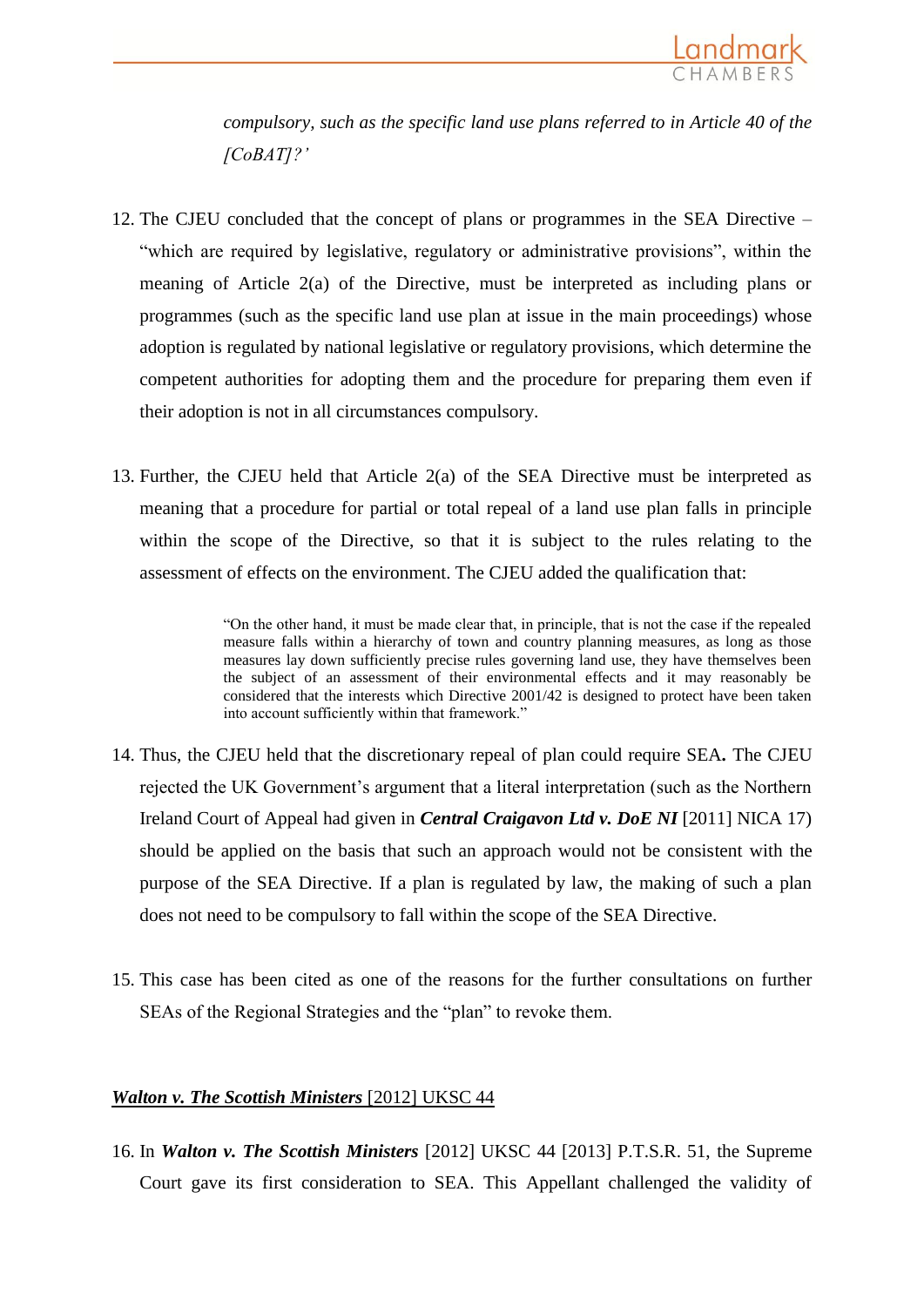

schemes and orders made by the Scottish Ministers under the Roads (Scotland) Act 1984 to allow the construction of a bypass for Aberdeen to the west of the city. In March 2003, a partnership comprising local public and private bodies produced a regional transport strategy ("the MTS"), setting out proposals which included the "western peripheral route" ("WPR"), intended primarily to reduce congestion in Aberdeen. The Ministers agreed to undertake the implementation of the WPR though they decided in December 2005 to revise the scheme so as to include "the Fastlink" ‐ a road connecting Stonehaven to the WPR. The Ministers subsequently published EIAs under the 1984 Act, on the basis that the scheme fell within the scope of the EIA Directive. The Scottish Parliament approved the relevant orders and schemes on 3rd March 2010.

- 17. The Appellant challenged the validity of WPR in the Scottish courts on a number of grounds under EU and domestic law. The Inner House rejected those submissions. The Appellant argued that the Fastlink had been adopted without the consultation required by the SEA Directive and that that the scope of the public inquiry should have included the question whether the Fastlink was required, under common law principles of procedural fairness.
- 18. The SC rejected the appeal, though holding the Appellant to be a "person aggrieved" in the circumstances. Although there was some issue over whether the MTS could be a "plan or programme", on the assumption that it was nonetheless the Fastlink was not. Lord Reed held that it was the EIA provisions which were engaged in the case of the Fastlink:

"65. As I have explained, the MTS proposed that the local roads authorities should construct a WPR which would, on completion, become part of the trunk road network. In March 2003 the Ministers took over responsibility for designing and constructing the WPR, as the authority responsible for trunk roads. In doing so, the Ministers assumed responsibility for a specific development. In the terminology of the EIA and SEA Directives, that development could aptly be described as a "project", defined in article 1 of the EIA Directive as meaning, in the first place, "the execution of construction works or of other installation or schemes". It could not readily be regarded as a plan or programme subject to the SEA Directive (assuming that to have been temporally applicable): the Ministers did not assume responsibility for the preparation of a document setting the framework for future development consent of projects.

66. The subsequent decision to enlarge the project, so as to provide a trunk road connection between Stonehaven and the WPR as previously envisaged, was taken by the Ministers primarily in order to relieve congestion on the A90 and anticipate the need to increase the capacity of that road. In taking that decision, the Ministers modified a project: they did not modify the legal or administrative framework which had been set for future development consent of projects. It is therefore not the SEA Directive which would apply, but other EU legislation such as the EIA Directive, as the Commission explained in its guidance document,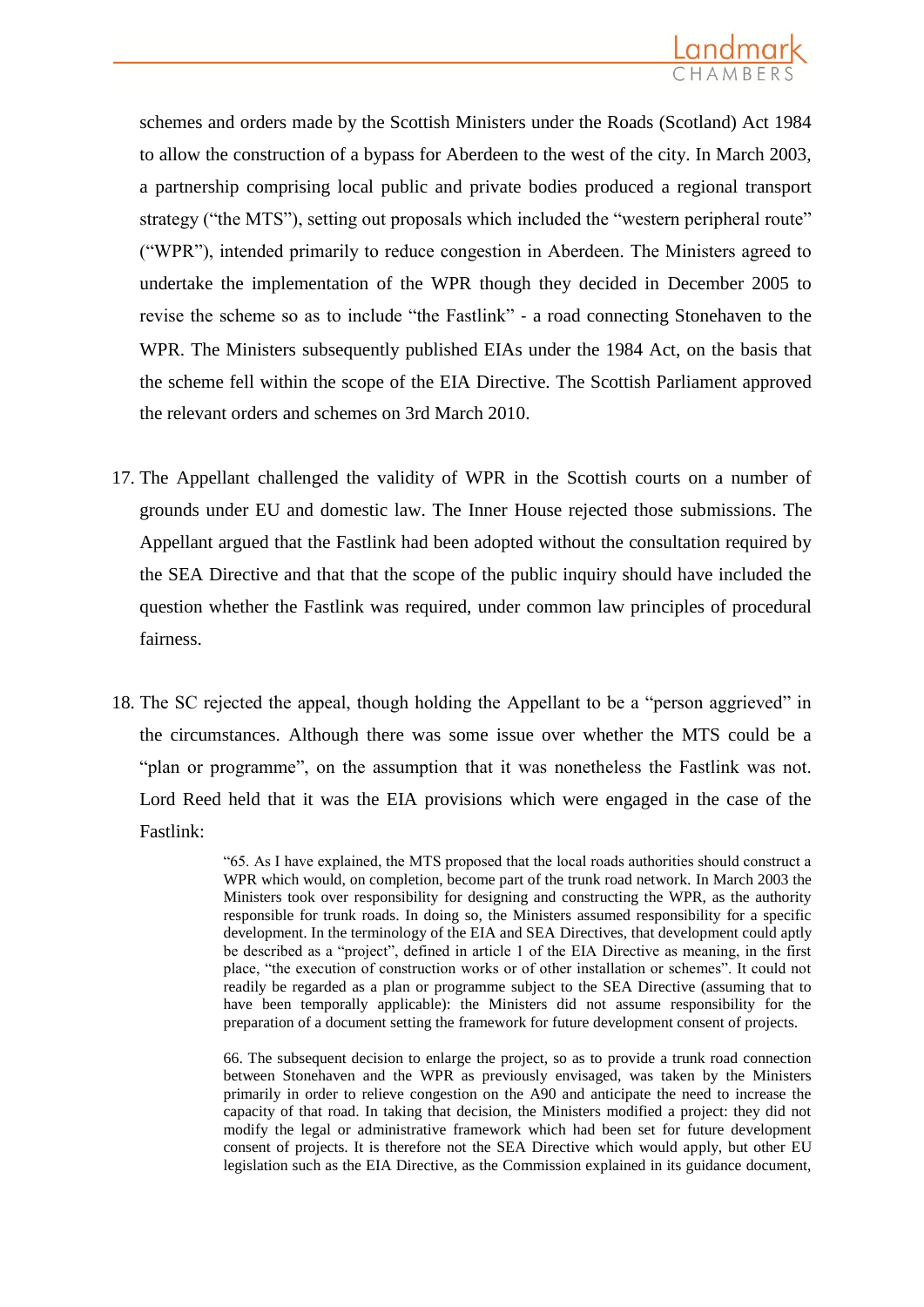

Implementation of Directive 2001/42 on the Assessment of the Effects of Certain Plans and Programmes on the Environment (2003), para 3.9

67. My conclusion that the decision to construct the Fastlink was not a modification of the MTS therefore reflects, in the first place, the fact that the decision was taken by the Ministers in the course of executing a specific project and related solely to that project. They did not take the decision in the exercise of any power to modify the MTS or otherwise set a legal or administrative framework for future development consent of projects."

# 19. In *Walton*, the SC doubted that the Fastlink could fulfil the legal requirements for an amendment to a plan or programme. Lord Reed stated:

"68. Furthermore, there were no national legislative or regulatory provisions, such as the Court of Justice envisaged in *Inter‐Environnement Bruxelles ASBL, Pétitions‐Patrimoine ASBL and Atelier de Recherche et d'Action Urbaines ASBL v Région de Bruxelles‐Capitale*  (Case C‐567/10) [2012] 2 CMLR 909, para 31, requiring the development in the Ministers' thinking about the project to be implemented by means of the formal adoption of a plan or programme, or the modification of such a document. Under domestic law, the Ministers' decision was implemented in accordance with the procedures laid down for specific road projects in the 1984 Act.

69. In addition, the conclusion that the decision to construct the Fastlink does not fall within the scope of the SEA Directive appears to me to be consistent with a purposive interpretation of that directive. In *Inter‐Environnement Bruxelles*, the Court of Justice concluded that the repeal of a plan or programme should in principle be regarded as a modification, within the meaning of the directive, because it changed the framework for future development consent of projects and might therefore be likely to have significant effects on the environment. As I have explained, the decision to construct the Fastlink did not alter the framework for future development consent of projects, but altered a specific project which continued to require development consent. The effects of the Fastlink on the environment were capable of being fully assessed in accordance with other applicable EU legislation, including the EIA Directive."

20. Lord Carnwath, agreeing, added:

"99. On the first point, like Lord Reed, I am content to proceed on the assumption that the MTS, as approved by NESTRANS in March 2003, was itself such a "plan or programme". However, I should register my serious doubts on the point, even accepting the flexible approach required by the European authorities. I note from that the passage from *Inter‐Environnement Bruxelles* quoted by Lord Reed (para 22) refers to regulation of plans and programmes by provisions "which determine the competent authorities for adopting them and the procedure for preparing them..." There may be some uncertainty as to what in the definition is meant by "administrative", as opposed to "legislative or regulatory", provisions. However, it seems that some level of formality is needed: the administrative provisions must be such as to identify both the competent authorities and the procedure for preparation and adoption. Given the relatively informal character of the NESTRANS exercise, it is not clear to me what "administrative provisions" could be relied on as fulfilling that criterion."

21. Further issues with regard to the question of the broad concept of *requirement* arise in the context of the challenges to the Government's decision on the strategy for HS2 where the Government and its predecessor had committed publicly (in a White Paper and otherwise) to producing a strategy and only to do so following consultation. The claimants contended that the Government paper announcing its policy and setting out the means of proceeding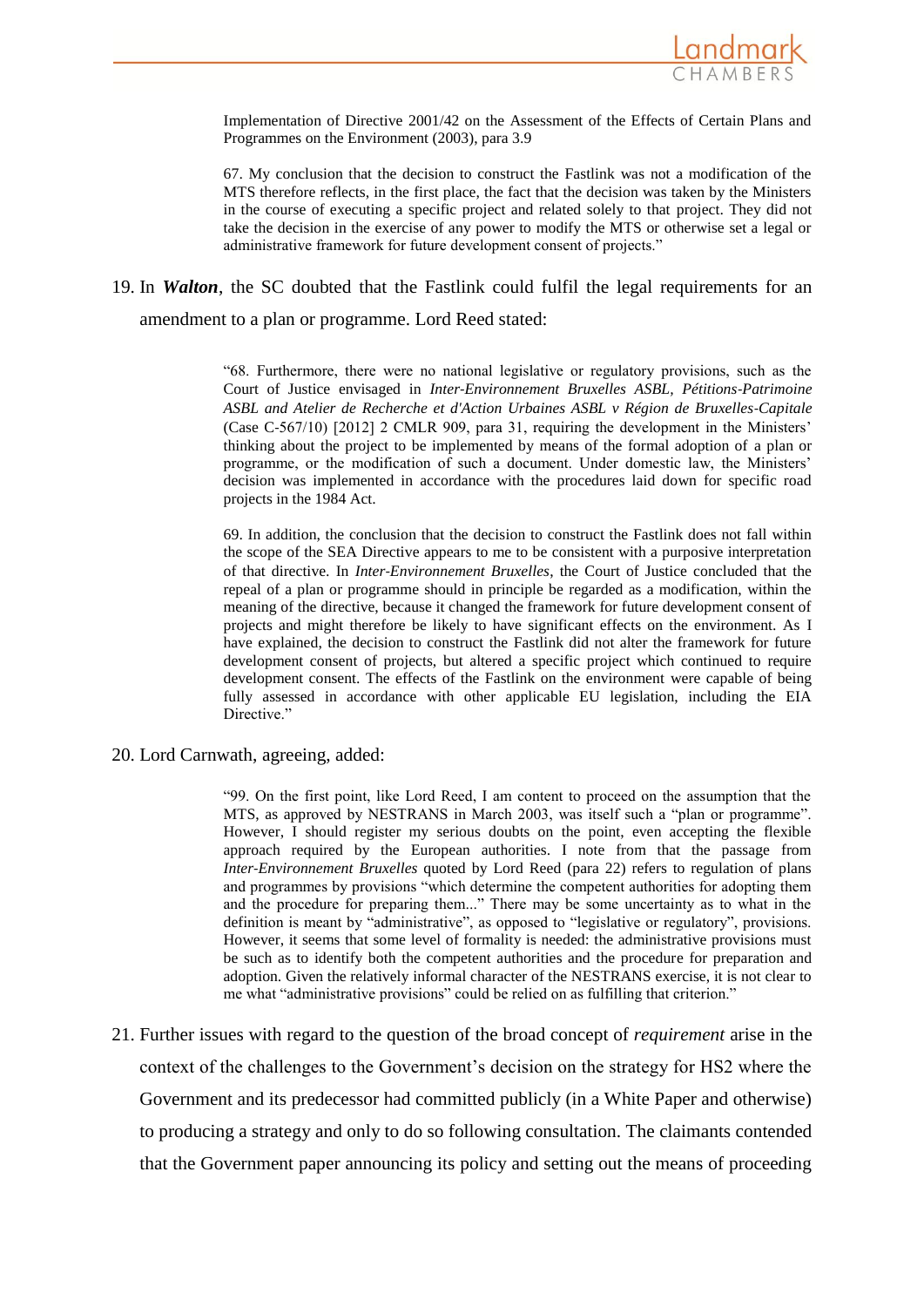

with the HS2 proposals via hybrid bill are sufficient to meet what Lord Carnwath identified as a "certain level of formality".

- 22. The case also raises two important procedural issues: the scope of the courts' discretion not to quash a decision taken in breach of EU environmental law, and the scope of the standing test "person aggrieved".
- 23. It is generally understood that the remedies granted in a judicial review claim are discretionary and that, even if judicial review grounds are made out, the decision whether to grant relief will turn on the specific facts of the case. See, for example, *R v. Panel on Take-overs and Mergers ex p. Datafin plc* [1987] Q.B. 815 at 840 and *Bolton Metropolitan Borough Council v. Secretary of State for the Environment* (1990) 61 P. & C.R. 343 at 353. In the context of a breach of an EU directive transposed into UK law, it was said by Lord Hoffmann in *Berkeley v. Secretary of State* [2001] 2 A.C. 603 at 616 that the discretion not to quash could only very rarely (if ever) invoked in cases which involved the failure to comply with a mandatory requirement of EU law transposed into national law on the basis that the breach made no difference to the outcome:

"A court is therefore not entitled retrospectively to dispense with the requirement of an EIA on the ground that the outcome would have been the same or that the local planning authority or Secretary of State had all the information necessary to enable them to reach a proper decision on the environmental issues.

Although section  $288(5)(b)$ , in providing that the court 'may' quash an ultra vires planning decision, clearly confers a discretion upon the court, I doubt whether, consistently with its obligations under European law, the court may exercise that discretion to uphold a planning permission which has been granted contrary to the provisions of the Directive. To do so would seem to conflict with the duty of the court under article 10 (ex article 5) of the EC Treaty to ensure fulfilment of the United Kingdom's obligations under the Treaty. In classifying a failure to conduct a requisite EIA for the purposes of section 288 as not merely noncompliance with a relevant requirement but as rendering the grant of permission ultra vires, the legislature was intending to confine any discretion within the narrowest possible bounds. It is exceptional even in domestic law for a court to exercise its discretion not to quash a decision which has been found to be ultra vires: see Glidewell LJ in *Bolton Metropolitan Borough Council v Secretary of State for the Environment* (1990) 61 P & CR 343, 353. Mr Elvin was in my opinion right to concede that nothing less than substantial compliance with the Directive could enable the planning permission in this case to be upheld."

24. The Supreme Court's decision in *Walton*, took a more flexible approach to the exercise of the court's discretion. Lord Carnwath pointed out the relationship of standing with the court's powers to refuse relief:

> "103. I will however add a few words of my own on the issue of discretion, which in practice may be closely linked with that of standing, and may be important in maintaining the overall balance of public interest in appropriate cases (see, for example, *R v Monopolies and Mergers*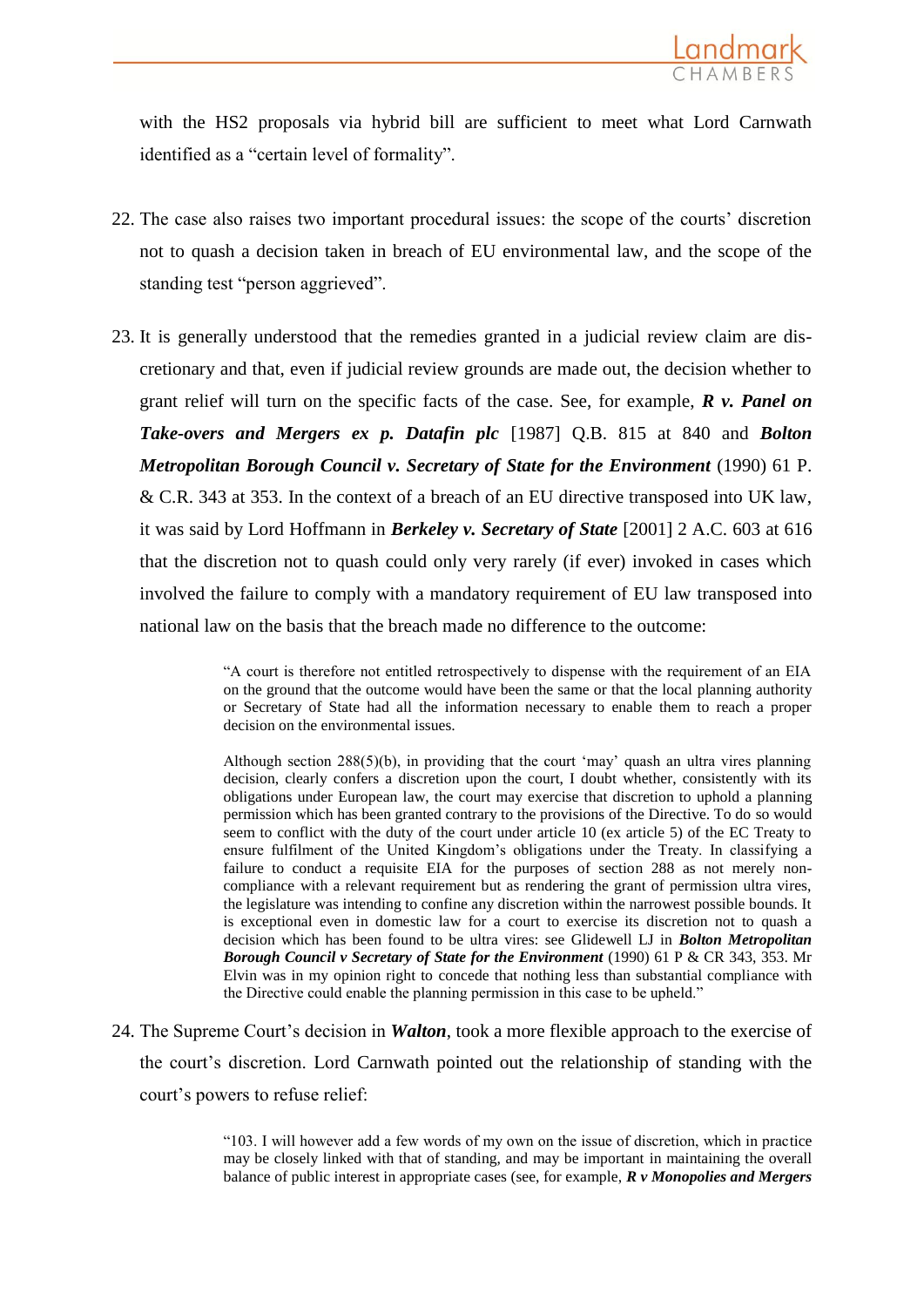

*Commission, ex p Argyll Group plc* [1986] 1 WLR 763, 774–775). In this respect, I see discretion to some extent as a necessary counterbalance to the widening of rules of standing. The courts may properly accept as 'aggrieved', or as having a 'sufficient interest' those who, though not themselves directly affected, are legitimately concerned about damage to wider public interests, such as the protection of the environment. However, if it does so, it is important that those interests should be seen not in isolation, but rather in the context of the many other interests, public and private, which are in play in relation to a major scheme such as the AWPR.

104. Mr Mure QC for the Ministers drew a distinction between breaches respectively of domestic and of European law. He accepted that if there had been a substantial failure to accord Mr Walton proper participation as required under European law, then subject to the issue of standing the court should not withhold a remedy. Further, he submitted, since the schemes and orders were drawn in a form which does not enable Fastlink to be dealt with separately, the court would have no alternative under this statutory scheme but to quash them all, with the effect that the statutory procedures for the whole project would have to be started all over again.

105. On the other hand, he submitted, if the only breach established were one of fairness under domestic law, then the court would have wider discretion to refuse relief. It could draw a balance between the "very attenuated" nature of Mr Walton's own interest, and the great public interest in allowing this important scheme to proceed without delay."

#### 25. Lord Carnwath drew attention to the distinction between that case and the circumstances

#### in *Berkeley*:

"131. In the present case, both the statutory context and the factual circumstances are again distinguishable from those applicable in *Berkeley*. The factual differences are dramatic. In *Berkeley* there was no countervailing prejudice to public or private interests to weigh against the breach of the directive on which Lady Berkeley relied. The countervailing case advanced by the Secretary of State was one of pure principle. Here by contrast the potential prejudice to public and private interests from quashing the order is very great. It would be extraordinary if, in relation to a provision which is in terms discretionary, the court were precluded by principles of domestic or European law from weighing that prejudice in the balance.

132. The statutory context, as I have explained it above, is also significantly different from that applicable in *Berkeley*. First, under the 1984 Act, even in respect of EIA, a breach of the regulations does not, as under the planning Acts, render the subsequent decision outside the powers of the Act. It is a breach of the requirements laid down by section 20A, and as such is within the second ground of challenge, but is thus also subject to the need to show 'substantial prejudice'. Secondly, and more importantly for the purposes of this case, there is nothing to assimilate the requirements of the SEA Directive to the requirements of the 1984 Act, breach of which alone may give rise to a challenge under that procedure. No doubt the adoption of a plan or programme in breach of the SEA Directive would be subject to challenge by judicial review at the appropriate time. But the legislature has not thought it necessary to provide for a separate right of challenge on those grounds in relation to the approval of a subsequent project made under the 1984 Act."

26. Lord Carnwath then rejected the proposition that they required quashing in all cases and sought instead to align the cases involving breaches of EU law with those under challenge in the purely domestic context:

> "138. It would be a mistake in my view to read these cases as requiring automatic 'nullification' or quashing of any schemes or orders adopted under the 1984 Act where there has been some shortfall in the SEA procedure at an earlier stage, regardless of whether it has caused any prejudice to anyone in practice, and regardless of the consequences for wider public interests. As *Wells*6 makes clear, the basic requirement of European law is that the remedies should be 'effective' and 'not less favourable' than those governing similar domestic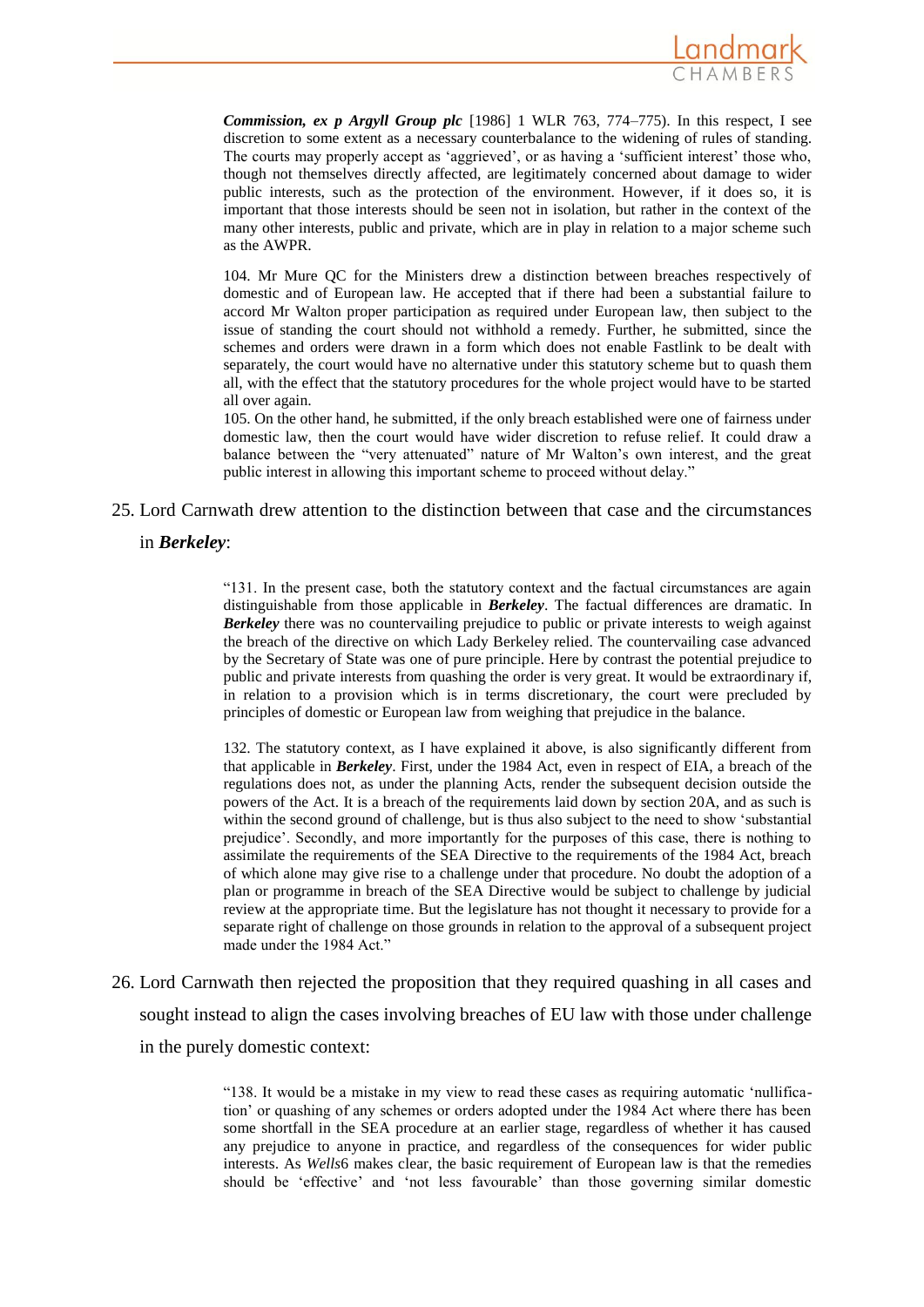

situations. Effectiveness means no more than that the exercise of the rights granted by the Directive should not be rendered 'impossible in practice or excessively difficult'. Proportionality is also an important principle of European law.

139. Where the court is satisfied that the applicant has been able in practice to enjoy the rights conferred by the European legislation, and where a procedural challenge would fail under domestic law because the breach has caused no substantial prejudice, I see nothing in principle or authority to require the courts to adopt a different approach merely because the procedural requirement arises from a European rather than a domestic source.

140. Accordingly, notwithstanding Mr Mure's concession, I would not have been disposed to accept without further argument that, in the statutory and factual context of the present case, the factors governing the exercise of the court's discretion are materially affected by the European source of the environmental assessment regime."

#### 27. Lord Hope agreed:

"156. The scope for the exercise of that discretion in that context is not therefore as narrow as the speeches in *Berkeley* might be taken to suggest. The principles of European law to which Lord Carnwath refers in para 138 support this approach. Where there are good grounds for thinking that the countervailing prejudice to public or private interests would be very great, as there are in this case, it will be open to the court in the exercise of its discretion to reject a challenge that is based solely on the ground that a procedural requirement of European law has been breached if it is satisfied that this is where the balance should be struck."

28. This completes a retreat from *Berkeley (No.1)* started by Lords Carnwath in *Bown v. Secretary of State for Transport, Local Government and the Regions* [2004] Env. L.R. 509 at 526 and endorsed by the House of Lords in *Edwards v. Environment Agency* [2008] Env. L.R. 34. *Berekely (No. 1)* now looks like a case pretty much confined to its own facts.

29. In relation to the issue of standing and persons aggrieved, the Supreme Court took a much more generous view of standing than the lower courts. Lord Reed held:

> "87. The authorities also demonstrate that there are circumstances in which a person who has not participated in the process may nonetheless be aggrieved: where for example an inadequate description of the development in the application and advertisement could have misled him so that he did not object or take part in the inquiry, as in *Cumming v Secretary of State for Scotland* and the analogous English case of *Wilson v Secretary of State for the Environment* [1973] 1 WLR 1083. Ordinarily, however, it will be relevant to consider whether the applicant stated his objection at the appropriate stage of the statutory procedure, since that procedure is designed to allow objections to be made and a decision then to be reached within a reasonable time, as intended by Parliament.

> 88. In the present case, Mr Walton made representations to the Ministers in accordance with the procedures laid down in the 1984 Act. He took part in the local inquiry held under the Act. He is entitled as a participant in the procedure to be concerned that, as he contends, the Ministers have failed to consult the public as required by law and have failed to follow a fair procedure. He is not a mere busybody interfering in things which do not concern him. He resides in the vicinity of the western leg of the WPR. Although that is some distance from the Fastlink, the traffic on that part of the WPR is estimated to be greater with the Fastlink than without it. He is an active member of local organisations concerned with the environment, and is the chairman of the local organisation formed specifically to oppose the WPR on environmental grounds. He has demonstrated a genuine concern about what he contends is an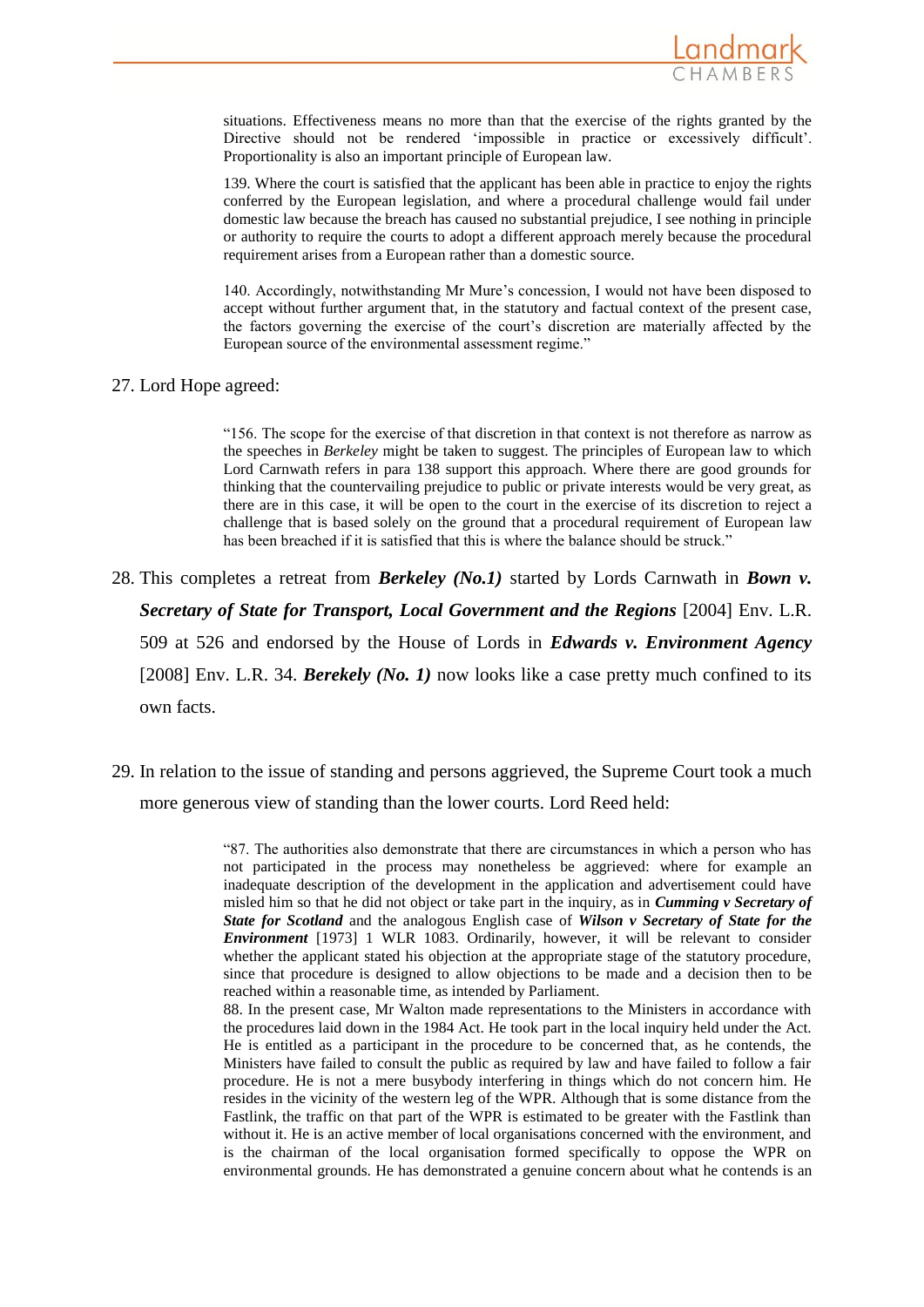

illegality in the grant of consent for a development which is bound to have a significant impact on the natural environment. In these circumstances, he is indubitably a person aggrieved within the meaning of the legislation."

## 30. Having referred to the SC decision in *AXA General Insurance Ltd and others v. HM Advocate and others* [2012] 1 A.C. 868, Lord Reed noted:

"92. ... a distinction must be drawn between the mere busybody and the person affected by or having a reasonable concern in the matter to which the application relates. The words directly affected, upon which the Extra Division focused, were intended to enable the court to draw that distinction. A busybody is someone who interferes in something with which he has no legitimate concern. The circumstances which justify the conclusion that a person is affected by the matter to which an application relates, or has a reasonable concern in it, or is on the other hand interfering in a matter with which he has no legitimate concern, will plainly differ from one case to another, depending upon the particular context and the grounds of the application. As Lord Hope made plain in the final sentence, there are circumstances in which a personal interest need not be shown."

#### 31. He referred to Lord Hope's statement in *AXA* at para. 63 that:

"A personal interest need not be shown if the individual is acting in the public interest and can genuinely say that the issue directly affects the section of the public that he seeks to represent."

#### 32. Lord Reed then stated:

"94. In many contexts it will be necessary for a person to demonstrate some particular interest in order to demonstrate that he is not a mere busybody. Not every member of the public can complain of every potential breach of duty by a public body. But there may also be cases in which any individual, simply as a citizen, will have sufficient interest to bring a public authority's violation of the law to the attention of the court, without having to demonstrate any greater impact upon himself than upon other members of the public. The rule of law would not be maintained if, because everyone was equally affected by an unlawful act, no-one was able to bring proceedings to challenge it.

95. At the same time, the interest of the particular applicant is not merely a threshold issue, which ceases to be material once the requirement of standing has been satisfied: it may also bear upon the court's exercise of its discretion as to the remedy, if any, which it should grant in the event that the challenge is well-founded. In that regard, I respectfully agree with the observations made by Lord Carnwath at para 104."

## 33. Lord Carnwath pointed out the relationship of standing with the Court's powers to refuse

relief:

"103. I will however add a few words of my own on the issue of discretion, which in practice may be closely linked with that of standing, and may be important in maintaining the overall balance of public interest in appropriate cases (see, for example, *R v Monopolies and Mergers Commission, ex p Argyll Group plc* [1986] 1 WLR 763, 774-775). In this respect, I see discretion to some extent as a necessary counterbalance to the widening of rules of standing. The courts may properly accept as aggrieved, or as having a sufficient interest those who, though not themselves directly affected, are legitimately concerned about damage to wider public interests, such as the protection of the environment. However, if it does so, it is important that those interests should be seen not in isolation, but rather in the context of the many other interests, public and private, which are in play in relation to a major scheme such as the AWPR.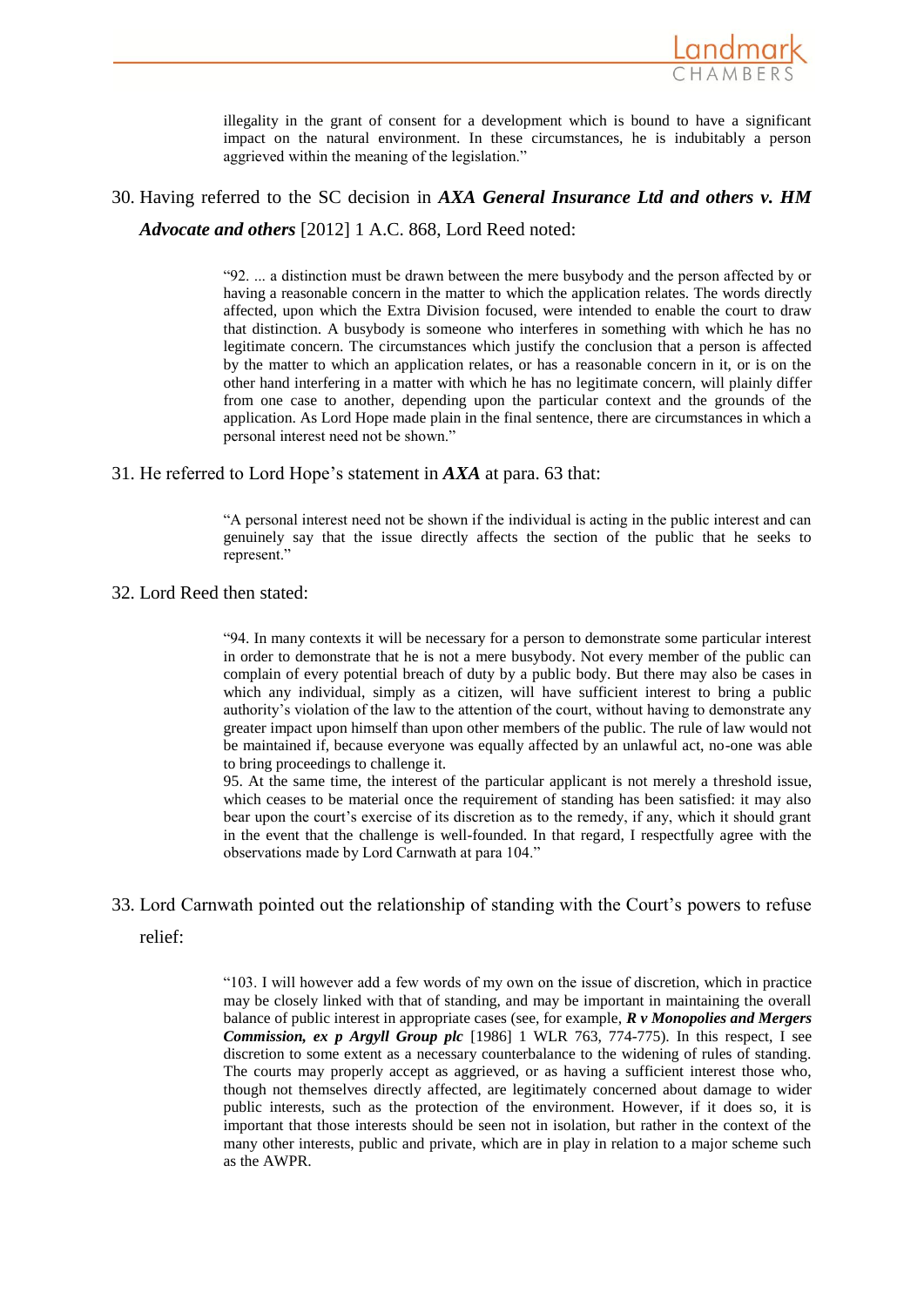

104. Mr Mure QC for the Ministers drew a distinction between breaches respectively of domestic and of European law. He accepted that if there had been a substantial failure to accord Mr Walton proper participation as required under European law, then subject to the issue of standing the court should not withhold a remedy. Further, he submitted, since the schemes and orders were drawn in a form which does not enable Fastlink to be dealt with separately, the court would have no alternative under this statutory scheme but to quash them all, with the effect that the statutory procedures for the whole project would have to be started all over again.

105. On the other hand, he submitted, if the only breach established were one of fairness under domestic law, then the court would have wider discretion to refuse relief. It could draw a balance between the very attenuated nature of Mr Walton's own interest, and the great public interest in allowing this important scheme to proceed without delay...."

#### 34. Lord Hope added:

"151. I should like however to add a few words of my own on the question of standing in the context of environmental law. They are prompted by the Extra Division's observation in para 37 that Mr Walton had placed no material before the court to support the proposition that the schemes or orders or any provision therein substantially prejudice his own interests or that they would affect his property. His residence was some significant distance from the leg of the proposal which was the particular target of his attack. There was, therefore, an initial question to be addressed, whether or not he was a person "aggrieved" for the purposes of paragraph 2 of Schedule 2 to the 1984 Act. Indicating that they were of the view that he was not such a person, the judges of the Extra Division said in para 39 that in that situation they would have had no hesitation in concluding that, had they been with Mr Walton in all or any of his attempts to attack the legality of the schemes and orders, they would not have granted the remedy of quashing them. This was because it would have been quite inappropriate that the project, whose genesis came about some 30 years ago and about which there had been a huge amount of public discussion and debate, should be stopped from proceeding by an individual in his position: para 40.

152. I think, with respect, that this is to take too narrow a view of the situations in which it is permissible for an individual to challenge a scheme or order on grounds relating to the protection of the environment. An individual may be personally affected in his private interests by the environmental issues to which an application for planning permission may give rise. Noise and disturbance to the visual amenity of his property are some obvious examples. But some environmental issues that can properly be raised by an individual are not of that character. Take, for example, the risk that a route used by an osprey as it moves to and from a favourite fishing loch will be impeded by the proposed erection across it of a cluster of wind turbines. Does the fact that this proposal cannot reasonably be said to affect any individual's property rights or interests mean that it is not open to an individual to challenge the proposed development on this ground? That would seem to be contrary to the purpose of environmental law, which proceeds on the basis that the quality of the natural environment is of legitimate concern to everyone. The osprey has no means of taking that step on its own behalf, any more than any other wild creature. If its interests are to be protected someone has to be allowed to speak up on its behalf.

153. Of course, this must not be seen as an invitation to the busybody to question the validity of a scheme or order under the statute just because he objects to the scheme of the development. Individuals who wish to do this on environmental grounds will have to demonstrate that they have a genuine interest in the aspects of the environment that they seek to protect, and that they have sufficient knowledge of the subject to qualify them to act in the public interest in what is, in essence, a representative capacity. There is, after all, no shortage of well-informed bodies that are equipped to raise issues of this kind, such as the Scottish Wildlife Trust and Scottish Natural Heritage in their capacity as the Scottish Ministers' statutory advisers on nature conservation. It would normally be to bodies of that kind that one would look if there were good grounds for objection. But it is well-known they do not have the resources to object to every development that might have adverse consequences for the environment. So there has to be some room for individuals who are sufficiently concerned, and sufficiently well-informed, to do this too. It will be for the court to judge in each case whether these requirements are satisfied.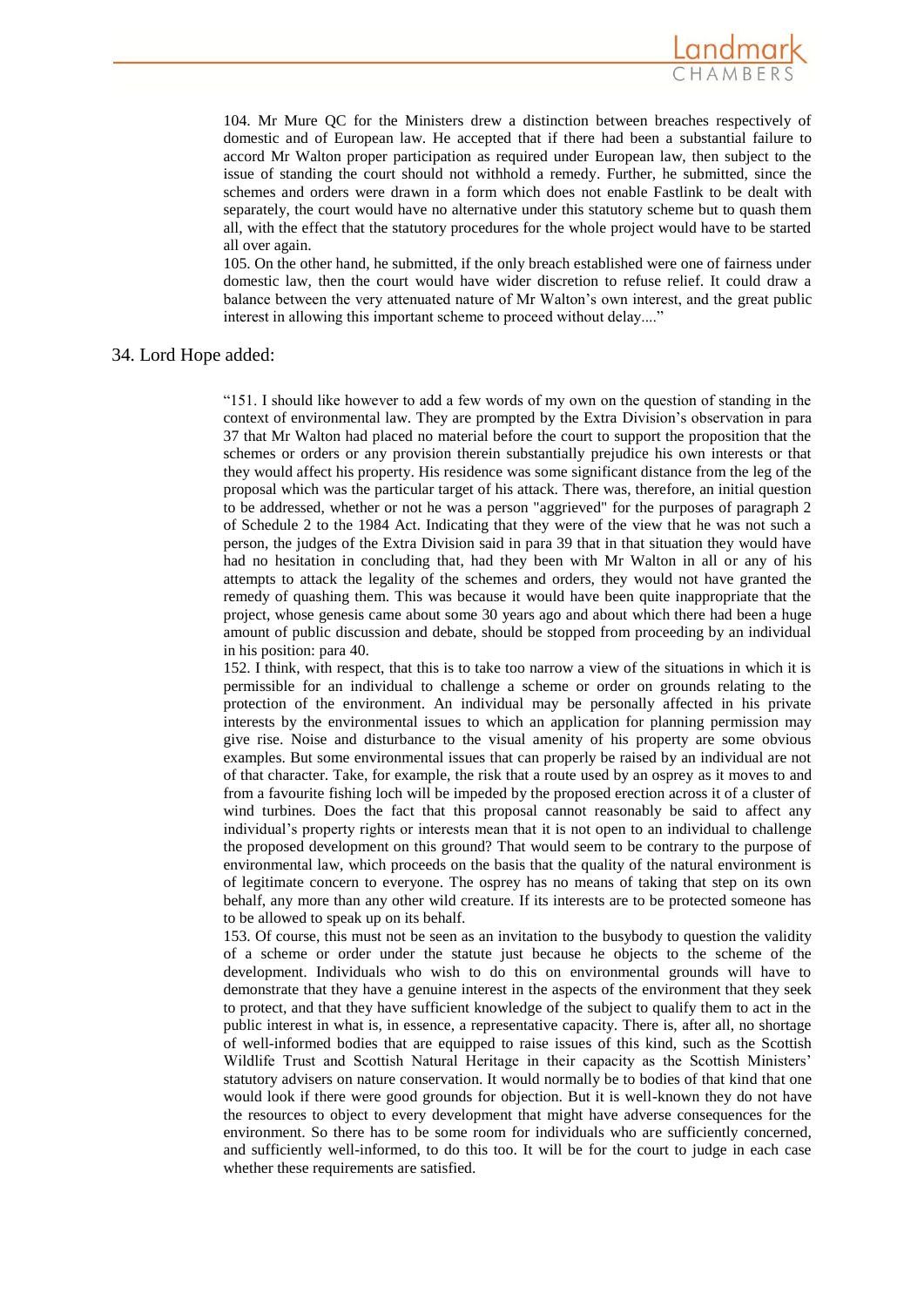

154. For these reasons it would be wrong to reject Mr Walton's entitlement to bring his application on environmental grounds simply because he cannot show that his own interests would be substantially prejudiced. I agree with Lord Reed's conclusion in para 88 that he has demonstrated a genuine concern about the legality of a development which is bound to have a significant impact on the environment, and that he is entitled to be treated as a person aggrieved for the purpose of the statute.

155. The better way to meet the concerns that the Extra Division expressed about this case in para 40 would have been to weigh in the balance against any breach of the Directive that the applicant was able to establish the potential prejudice to public and private interests that would result if the schemes and orders were to be quashed."

35. Interestingly, the decision of the Court of Appeal in *Ashton v. Secretary of State for CLG & Coin Street Community Builders Ltd* [2011] 1 P. & C.R. 5 (especially at paras. 32 to 55) was not discussed by the Court though *Walton* calls into question the potentially narrower approach to standing adopted towards the "persons aggrieved" formula used in cases such *Ashton*. At para. 54 in *Ashton* Pill L.J. held that "His participation in the planning process was insufficient in the circumstances to acquire standing. He was not an objector to the proposal in any formal sense and did not make representations, either oral or written, at the properly constituted Public Inquiry. Mere attendance at parts of the hearing and membership of WCDG, which has not brought proceedings in this court, were insufficient." The principles, summarised at para. 53 in *Ashton*, may place too much weight on participation in the process in the light of *Walton*.

#### *R (Buckinghamshire CC) v Secretary of State for Transport* **[2013] EWHC 481 (Admin)**

36. This case concerned the challenge to the government's proposals for High Speed Two ("HS2"), the proposed new high speed rail line linking London, Manchester and Leeds contained in a command paper "High Speed Rail: Investing in Britain's Future – Decisions and Next Steps" ("the DNS"). The principle EU law basis of challenge was again that the DNS constituted a "plan or programme" so that SEA was required.

*93 The crucial issue is whether, on a purposive construction of the [SEAD](http://login.westlaw.co.uk/maf/wluk/app/document?src=doc&linktype=ref&&context=43&crumb-action=replace&docguid=IE0472C1BFA5B484CBE79F6019623D35E) , these DNS decisions set a framework for subsequent decision-making on development consents, laying down rules or criteria or policy guidance, for it. The purpose of SEA is to ensure that the decision on development consent is not affected by earlier plans which through the framework, the rules or criteria or policies they contain, weigh one way or another against the application when the earlier plans have not themselves been assessed for likely significant environmental effects. The significant environmental effects have to be assessed at a time when they can play their full part in the decision; they cannot be left unassessed so that the development decision is made when the framework in the plan has sold the pass. A plan framework tilts the balance, creates presumptions, and urges weight to be given to various factors. I accept that a land use development plan is a very good example of a plan or programme, though is not the only sort of plan to which the [SEAD](http://login.westlaw.co.uk/maf/wluk/app/document?src=doc&linktype=ref&&context=43&crumb-action=replace&docguid=IE0472C1BFA5B484CBE79F6019623D35E) applies.* 

*94 There are, to my mind, two different forms of decision, although the Claimants regard the distinction as illusory. A decision that the Government will favour applications being made to it*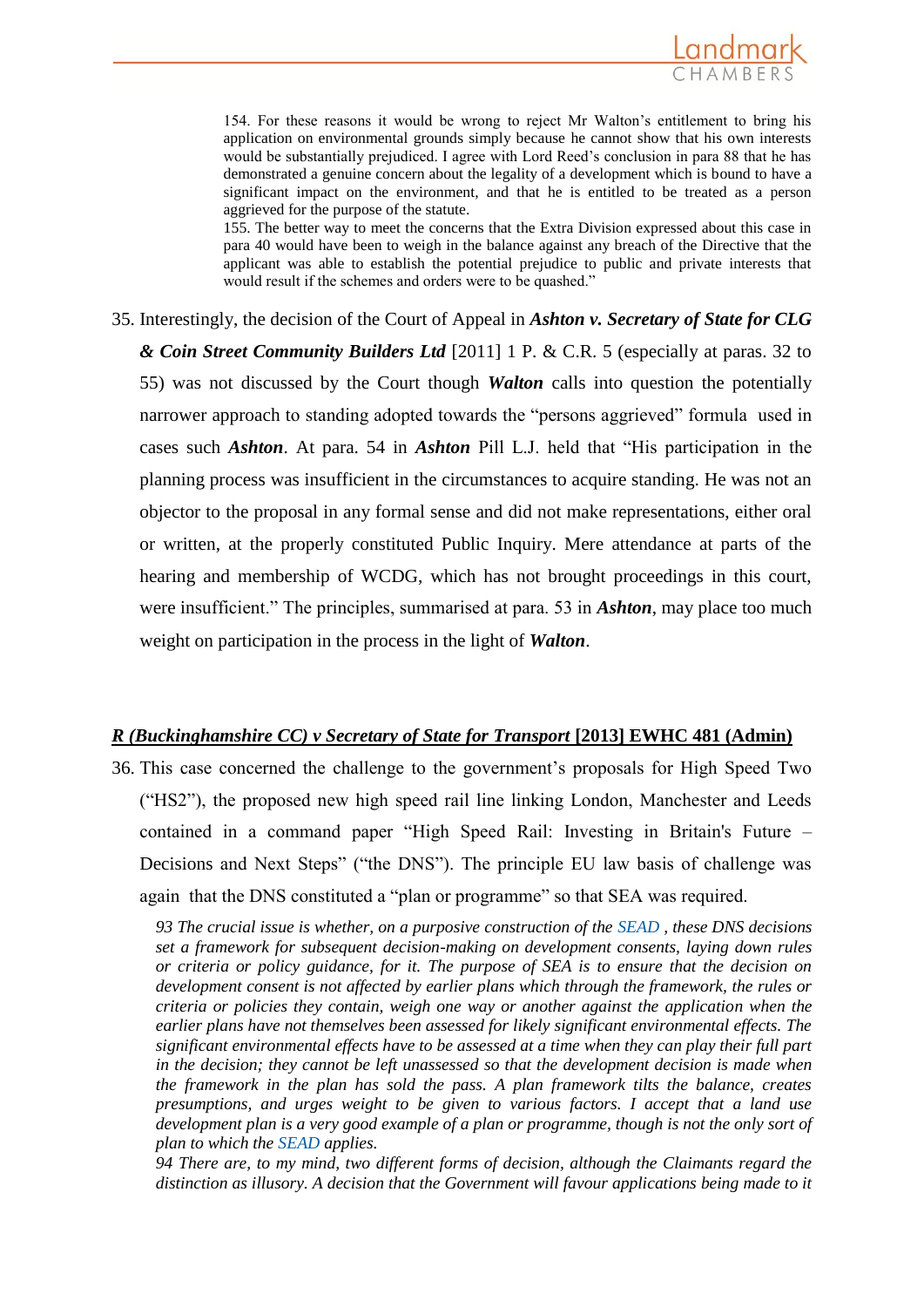

*for high speed rail developments in sections to create a network shaped as a Y and starting at Euston would be a framework for the grant of development consents, and would be a plan for [SEAD](http://login.westlaw.co.uk/maf/wluk/app/document?src=doc&linktype=ref&&context=43&crumb-action=replace&docguid=IE0472C1BFA5B484CBE79F6019623D35E) purposes. The weighting of the arguments in its favour would be clear; the way in which Government would approach the application of its own policy would be clear. The same would apply to a National Policy Statement on a nationally significant infrastructure project. In that sort of decision-making structure, the decision-maker is not entirely free to go which ever way it sees fit, but is constrained by the policy or framework to set the decision in the context of the plan, even if entitled ultimately to reject the proposal. A plan is not the less a plan because an application for development consent, though compliant with it, might be rejected if out weighed by other factors.* 

*95 But that is different here: the decision-maker on the applications for development consent is to be Parliament. Its decisions are legally and formally untrammelled by the statements of Government policy. It is entirely free to accept or reject them as it sees fit. If it agrees with the view expressed by Government, then it will of course give effect to that view; and if it disagrees with those views, it will decide otherwise. The fact that Parliament will consider the detailed work done by Government, and will no doubt give consideration to the views it has expressed, is very different from Parliament having to set its decision within the framework of criteria or policies which Government pronounces. Parliament's views are not trammelled by those pronouncements; no proper justification for disagreeing is required of it: it can just disagree. The policy and judgments in the DNS, which could be a framework for the decision-maker in some contexts, are not such a framework here.*

*96 The very concept of a framework, rules, criteria or policy, which guide the outcome of an application for development consent, as a plan which requires SEA even before development project EIA, presupposes that the plan will have an effect on the approach which has to be considered at the development consent stage, and that that effect will be more than merely persuasive by its quality and detail, but guiding and telling because of its stated role in the hierarchy of relevant considerations. That simply is not the case here.*

37. So the critical point was that, in contrast to a land use plan, the DNS imposed no (formal, legal) constraints on the decisions which Parliament itself was to take. It did not affect that ruling that in practice Parliament was very likely to follow the proposals in the DNS, voting on which would be subject to the whip.

## **HABITATS**

# *R (Cornwall Waste Forum, St Dennis Branch) v. Secretary of State for Communities and Local Government* [2011] EWHC 2761 (Admin). On appeal: [2012] EWCA Civ 379.

- 38. This case considers the relationship between the planning and pollution control regimes in the context of considering who is the appropriate authority to assess the habitats impact of a development.
- 39. On 31<sup>st</sup> March 2009, Cornwall County Council refused permission for the construction of two energy-from-waste plants. The proposed site was next to two Special Areas of Conservation ("SACs") and the reasons for refusal included the effect of the development on the SACs. The appeal was recovered by the Secretary of State, and the Claimant was a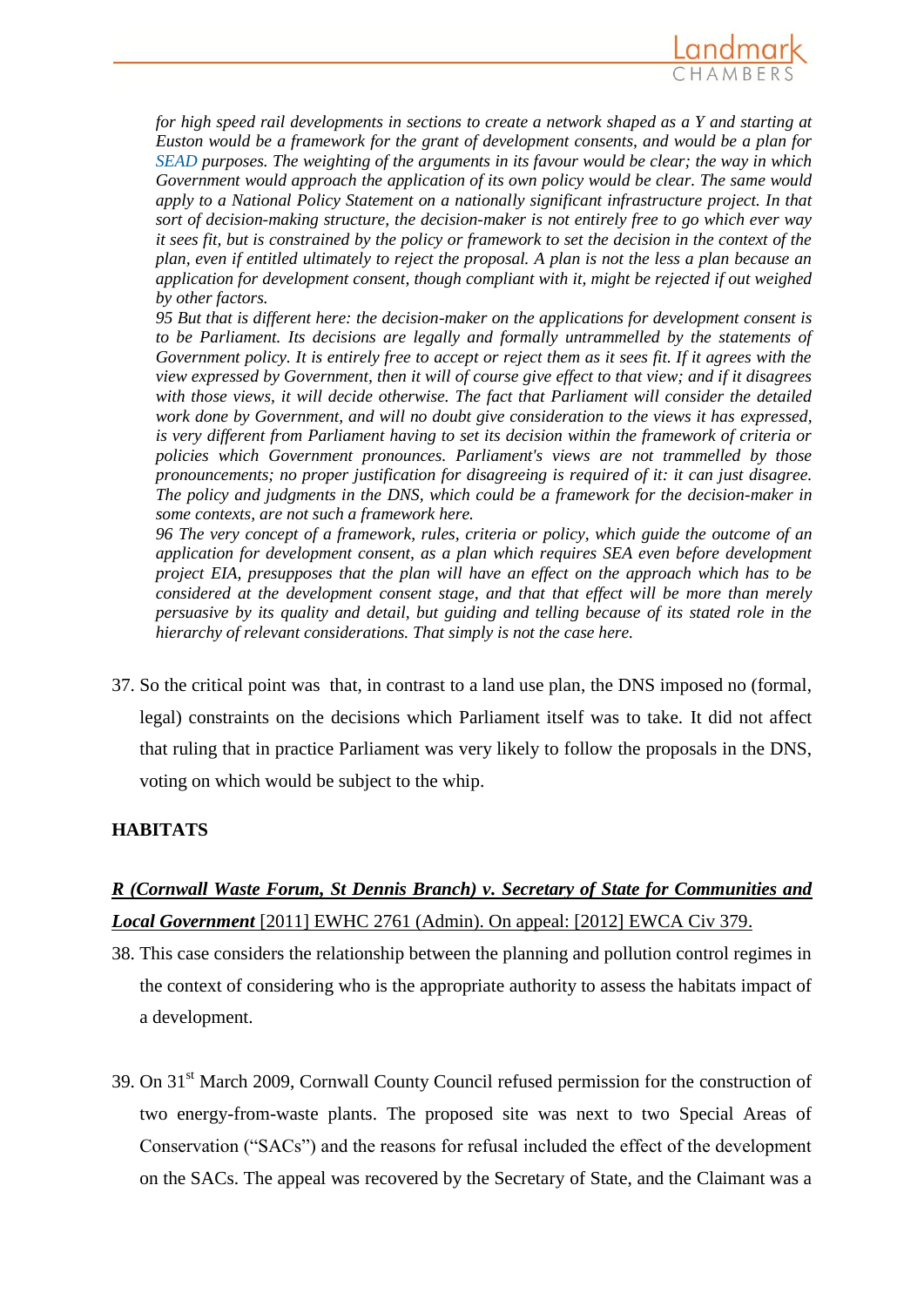Rule 6 party. The Claimant was concerned about the impact of the proposal on the SACs through emissions from the stack and, initially, when those emissions were assessed in combination with other projects and with traffic emissions.

- 40. Before the Inquiry, two significant events occurred:
	- (1) First, in January 2010, the Environment Agency ("EA"), responsible for the environmental permitting regime which would permit operations from the proposed facility, indicated that it would grant a permit because it considered that there could not be any adverse effects from any air emissions from the stack;
	- (2) Second, on three occasions before the Inquiry, correspondence was sent from the Planning Inspectorate/ the Inspector to the Claimant addressing the question of "appropriate assessment" under regulation 61 of the Conservation of Habitats and Species Regulations  $2010<sup>1</sup>$ . This transposes Article 6(3) of the Habitats Directive. The final letter of this correspondence came from the Chief Executive of the Planning Inspectorate, the day before the Inquiry opened. It stated:

<u>.</u>

<sup>&</sup>quot;I can confirm that as part of the inquiry process the inspector will consider the effect of the proposal under the Habitats Directive. If he deems it to have significant adverse effect he will undertake an appropriate assessment, having first ensured that he has the necessary evidence to do so. The appropriate assessment will then form part of the inspector's report to the Secretary of State."

 $1$  "(1) A competent authority, before deciding to undertake, or give any consent, permission or other authorisation for, a plan or project which—

<sup>(</sup>a) is likely to have a significant effect on a European site or a European offshore marine site (either alone or in combination with other plans or projects), and

<sup>(</sup>b) is not directly connected with or necessary to the management of that site,

must make an appropriate assessment of the implications for that site in view of that site's conservation objectives.

<sup>(2)</sup> A person applying for any such consent, permission or other authorisation must provide such information as the competent authority may reasonably require for the purposes of the assessment or to enable them to determine whether an appropriate assessment is required.

<sup>(3)</sup> The competent authority must for the purposes of the assessment consult the appropriate nature conservation body and have regard to any representations made by that body within such reasonable time as the authority specify.

<sup>(4)</sup> They must also, if they consider it appropriate, take the opinion of the general public, and if they do so, they must take such steps for that purpose as they consider appropriate.

<sup>(5)</sup> In the light of the conclusions of the assessment, and subject to regulation 62 (considerations of overriding public interest), the competent authority may agree to the plan or project only after having ascertained that it will not adversely affect the integrity of the European site or the European offshore marine site (as the case may be).

<sup>(6)</sup> In considering whether a plan or project will adversely affect the integrity of the site, the authority must have regard to the manner in which it is proposed to be carried out or to any conditions or restrictions subject to which they propose that the consent, permission or other authorisation should be given ..."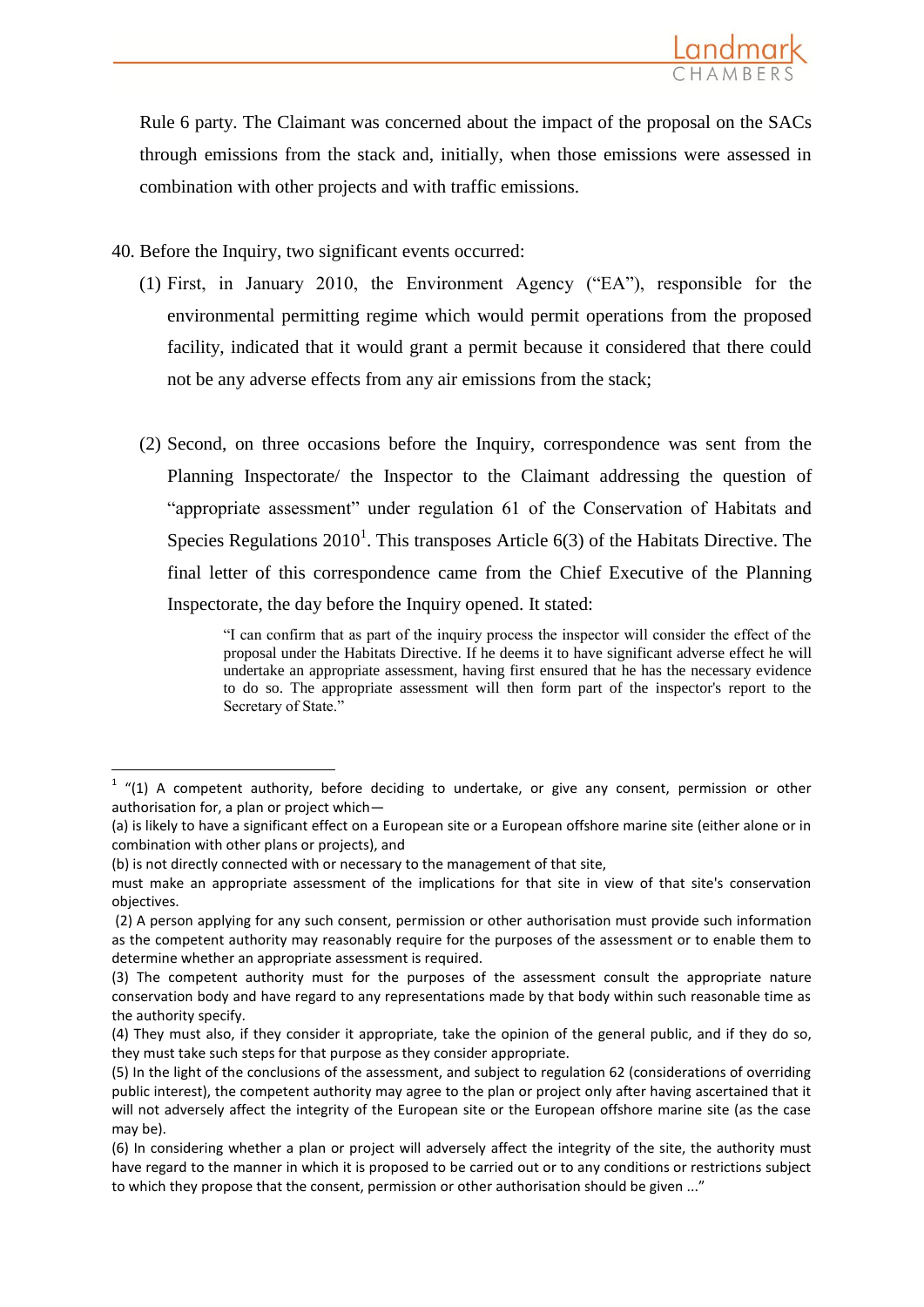

- 41. The Inquiry sat between March and October 2010. During the Inquiry, the issues regarding the potential impact of the plants on the SACs narrowed to the effect of emissions from the stacks. On 11 December 2010, the EA issued the final environmental permit and the parties were given the opportunity to comment upon it. The Claimant disagreed with the EA's grant of a permit on the basis that they considered that an increment in the pollution load of less than 1% was "significant" under the Habitats Directive, contrary to the EA's policy ("the 1% rule").
- 42. In his decision letter, published on 3 March 2011, the Inspector concluded that the EA was the most appropriate authority for assessing the impact of the proposal on the nearby SACs, through the environmental permitting system. He accepted its conclusion that there were no adverse effects from the proposal. The Inspector relied on the issue of the permit as an indication that an "appropriate assessment" of the impact of the development upon the SACs under the Regulations was unnecessary. He reasoned that the Agency was also a "competent authority" and it would not have issued a permit if an appropriate assessment had been necessary. The Inspector did not directly consider evidence relating to the 1% rule which challenged the EA's view. The Secretary of State accepted the Inspector's recommendation, and allowed the appeal on 19 May 2011.
- 43. Before Collins J, the Claimant challenged the permission on the basis that it had suffered a breach of its legitimate expectation, derived primarily from the pre-inquiry correspondence, that the Secretary of State rather than the EA would determine, as competent authority, whether the project would be likely to have a significant effect on the designated SACs. In its challenge, the Claimant alleged that it was only when the Inspector's Report was published along with the Decision Letter, that its members realised that the Secretary of State was:

"contrary to what had been promised, now disavowing his role as competent authority…nor had he even evaluated the criticisms made of the approach taken by the [EA]. But by then objectors…were out of time to challenge the approach taken by the [EA]."

- 44. Collins J granted the Claimant's application and quashed the permission for the project for the following reasons:
	- a. There was an expectation created in the minds of the Claimant's members that the Inspector would *"consider and reach a view…on the basis that the Secretary of State would be the relevant competent authority"* on the question of the project's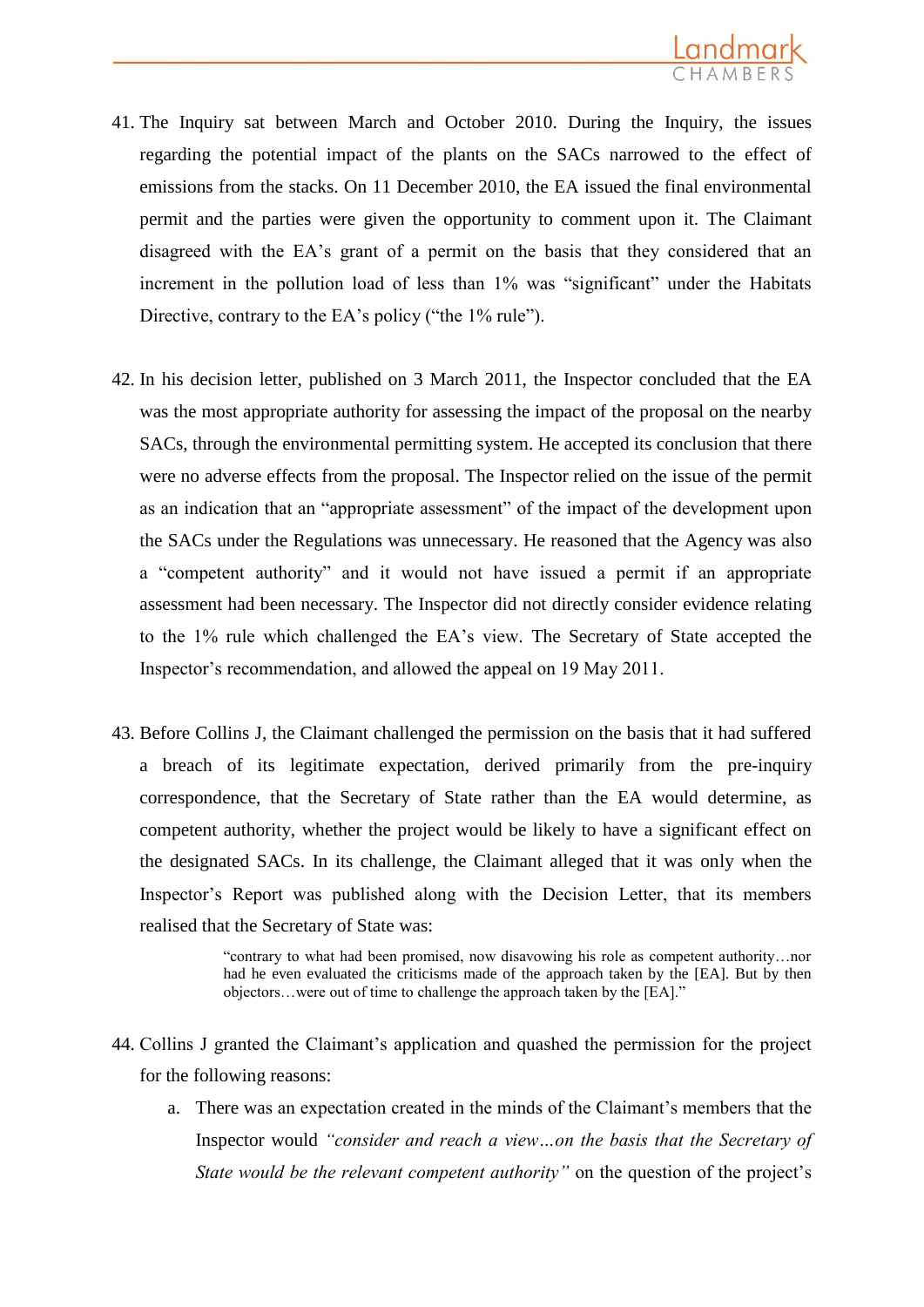

likely significant effect on the SACs. Reaching such a view would have required the Inspector and Secretary of State to deal with the challenge that the Claimants and other objectors to the project had made to the EA's view on the issue;

- b. The Inspector's conclusion in that he was satisfied that the EA was the competent authority through the environmental permitting system was wrong;
- c. The Inspector (and therefore the Secretary of State) did not deal with or reach any decision on the evidence which had been produced to challenge the EA's view; and furthermore the Inspector was wrong to find it unnecessary to form a view on this because he thought it was not a matter for the planning process.
- 45. The Court of Appeal disagreed. It said that, by the time of the Inspector's report, the issues had narrowed sufficiently so that those which required consideration by individuals other than the EA had disappeared from the case. Therefore, the Inspector was entitled to change the position given in the pre-Inquiry correspondence. Carnwath LJ's reasoning is set out in paragraphs 36-38 of the judgment:

"36. There are in my view three reasons why the legitimate expectation, based on the representations made before or during the inquiry, cannot lead to the conclusion which Mr Wolfe urges upon us. In the first place, as a technical matter, the relevant "competent authority" was the Secretary of State, not the Planning Inspectorate or the Inspector. They had no authority to commit the Secretary of State to an election under regulation 65(2), or to the form of his decision. Their task was limited to that of holding the inquiry and providing a report to the Secretary of State. It was of course important that there should be consistency between the approach adopted at the inquiry and the basis of his ultimate decision. But that was a question of procedural regularity, not legitimate expectation.

37. Secondly, and more importantly, the representations reflect the circumstances as they were at the time they were made. At that stage the question of appropriate assessment was thought to depend on a range of factors not confined to emissions from the stack. It is understandable that it was assumed by all that the decision-maker under the Directive would be the Secretary of State. The issue of an election under regulation 65(2) was not addressed because it did not arise. In my view, nothing said then can be treated as a binding commitment as to the position under the regulation if circumstances changed, as they did, so that the only relevant issues were ones within the competence of the Environment Agency.

38. Thirdly, in the context of the planning appeal the debate about responsibility under the Directive is in itself of no practical significance. Whether or not the Secretary of State remained the decision-maker for the purposes of the Habitats Directive, he could not avoid responsibility for the planning decision, one aspect of which, as he recognised, was whether there would be "harm to acknowledged nature conservation interests". On the facts of this case the two issues were inextricably linked. By the same token, in so far as the possibility of harm to those interests arose from stack emissions, he was entitled – in either capacity – to be guided by the expertise of the relevant specialist agencies, the Environment Agency and Natural England. It would be only if their guidance was shown to be flawed in some material way that his own decision, relying on that guidance, would become open to challenge for the same reason."

46. Carnwath LJ therefore held that the circumstances in which the pre-Inquiry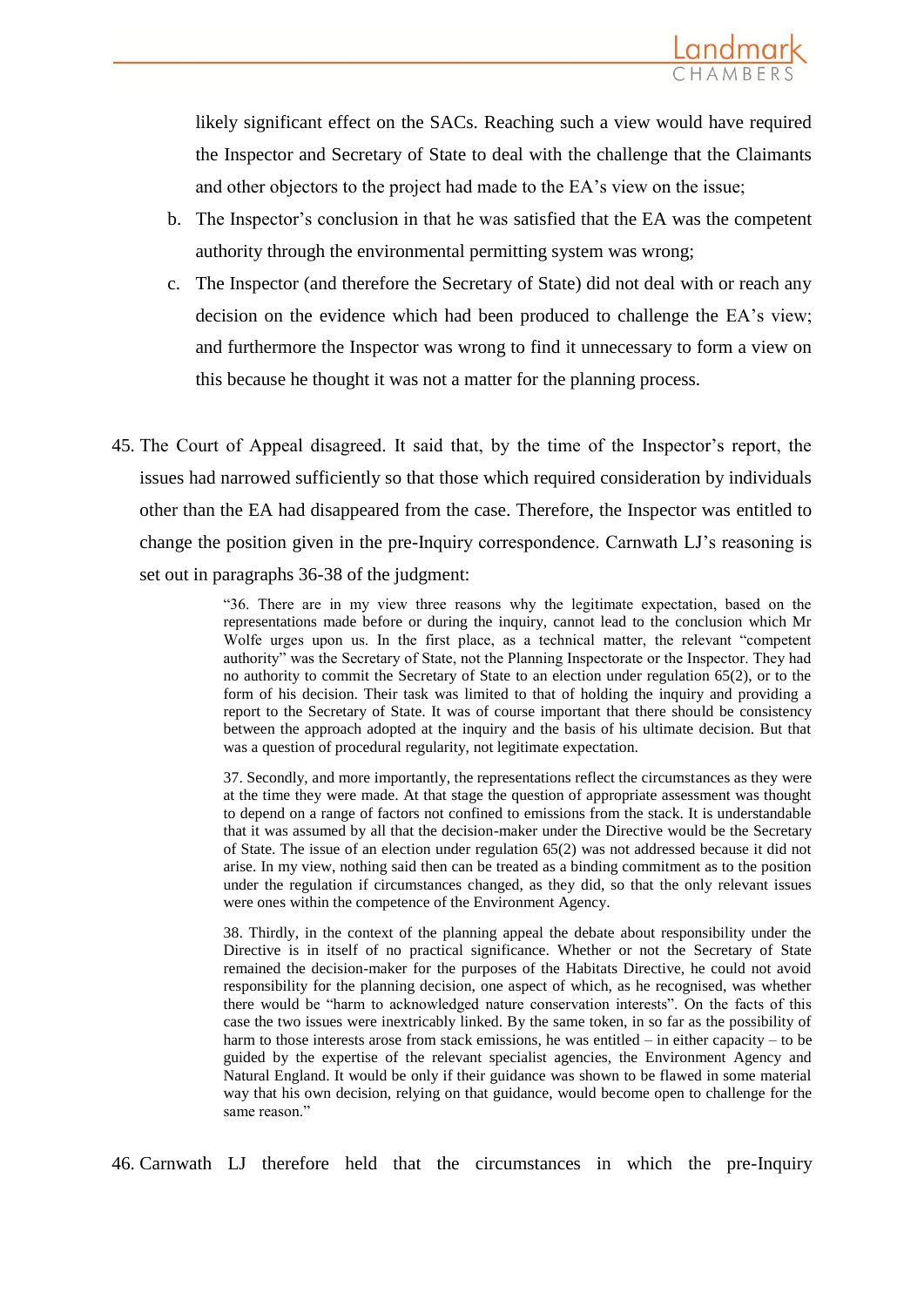

representations had been made had changed, and therefore a legitimate expectation did not arise. As regards the Claimant's substantive challenge to the EA's permitting decision, this issue was resolved against the Claimants when the Secretary of State accepted the EA's reasons in support of the 1% rule. There was no prejudice to the Claimant in being out of time to judicially review the permitting decision. Any such challenge could have been made as part of the present proceedings, as the Inspector relied on the EA's reasoning. The Claimant did not present any legal challenge to the 1% rule in the proceedings, and therefore it cannot be said that this decision erred in law.

- 47. The case confirms the difficulty of establishing a legitimate expectation in the planning context. Further, Carnwath LJ's conclusion that the Secretary of State could rely on the expertise of the EA is of general application. In many cases there will be more than one competent authority, especially where the planning and pollution control regimes operate together. Under regulation 65 of the Habitats Regulations, one competent authority may decide that another is better placed to assess any implications of the plan or project. Here, the Inspector and the Secretary of State found, in effect, that the EA was better placed to assess the implications, as the sole impact of the proposal on the SAC was the effect on air quality and that the emissions resulted from a process wholly within the control of the EA through the Environmental Permitting system. That decision was not unreasonable.
- 48. The claimant sought permission to appeal from the Supreme Court arguing that it did not matter that it had not challenged the 1% point as the Court in an EU law context was obliged to consider the point of its own motion and referring to Case C-72/95 *Aannamaersbedrijf PK Kraaijveld BV v. Gedeputeerde Staten van Zuid-Holland* [1996] E.C.R. I-5403.
- 49. The Supreme Court refused permission to appeal on 9 July 2012 saying that in

"relation to the point of European Union law raised or in response to the application it is not necessary to request the Court of Justice to give any ruling because the question raised is irrelevant; the Court's existing jurisprudence already provides a sufficient answer and the answer is so obvious as to leave no scope for any reasonable doubt. The only possible issue is one of English public law, turning on its special facts."

- 50. The existing Court of Justice of the European Union ("CJEU") jurisprudence referred to includes:
	- *a. Van Schijndel v Stichting Pensioenfonds voor Fysiotherapeuten* [1995] E.C.R. 1-4705 where the CJEU stated: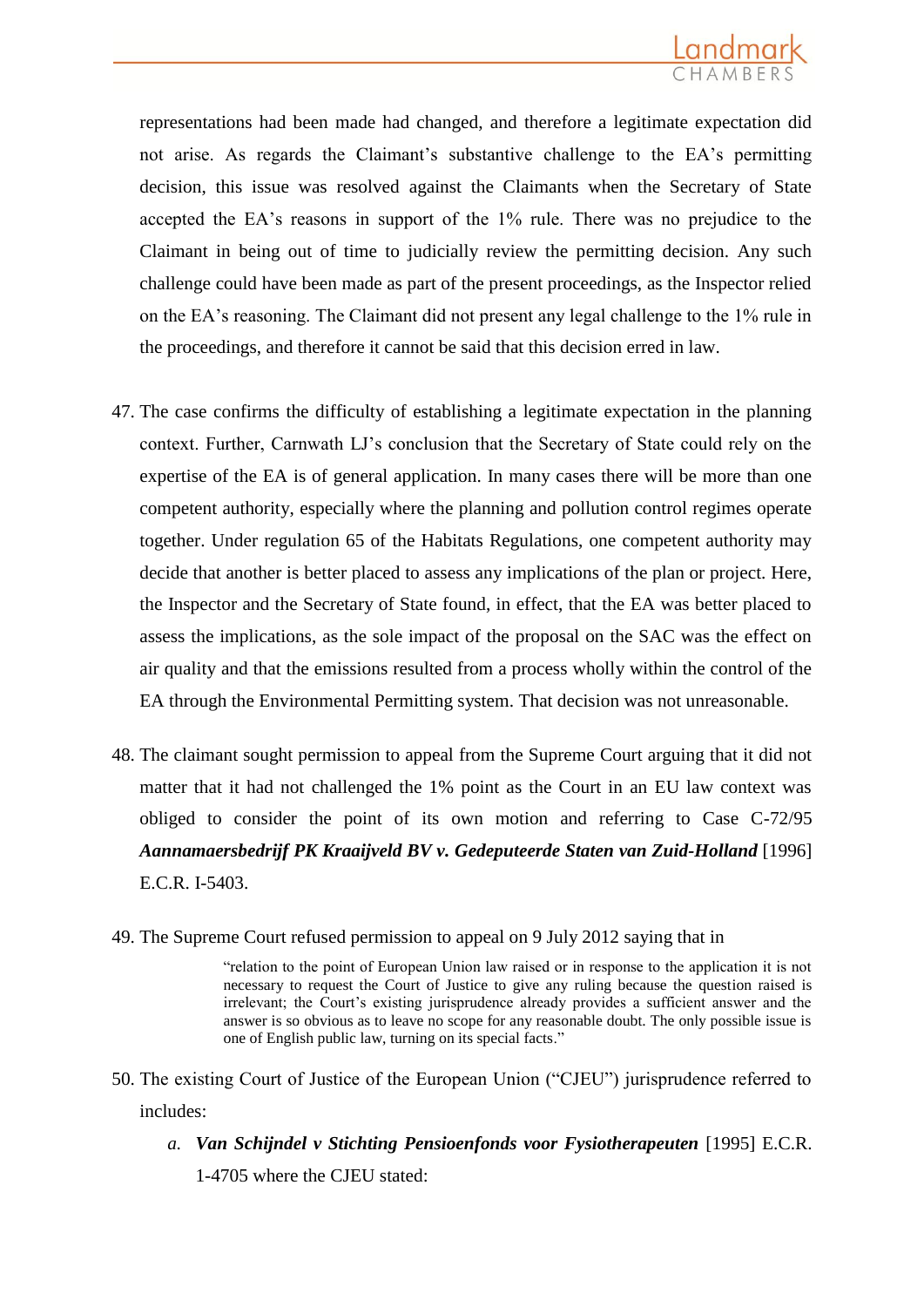

"20 In the present case, the domestic law principle that in civil proceedings a court must or may raise points of its own motion is limited by its obligation to keep to the subject-matter of the dispute and to base its decision on the facts put before it.

21 That limitation is justified by the principle that, in a civil suit, it is for the parties to take the initiative, the court being able to act of its own motion only in exceptional cases where the public interest requires its intervention. That principle reflects conceptions prevailing in most of the Member States as to the relations between the State and the individual it safeguards the rights of the defence and it ensures proper conduct of proceedings by, in particular, protecting them from the delays inherent in examination of new pleas.

22 In those circumstances, the answer to the second question must be that Community law does not require national courts to raise of their own motion an issue concerning the breach of provisions of Community law where examination of that issue would oblige them to abandon the passive role assigned to them by going beyond the ambit of the dispute defined by the parties themselves and relying on facts and circumstances other than those on which the party with an interest in application of those provisions bases his claim."

# b. *In Van der Weerd v Minister van Landbouw, Natuur en Voedselkwaliteit [2007]*

*E.C.R. 1 -* 4233 the CJEU examined the relationship between the possible obligation to raise issues of EU law of its own motion and the general principle of effectiveness. It held that provided the party affected had had a "*genuine opportunity*" to raise the issue of EU law, the principle of effectiveness did not require the Court to take the point of its own motion where that would have been procedurally inappropriate in a purely domestic context – see paragraphs 38 to 42 of the judgment.

# *Anthony Elliott, John Payne v The Secretary of State for Communities and Local Government, The London Development Agency, The London Borough of Bromley* [2012] EWHC 1574 (Admin) (currently on appeal to the Court of Appeal)

- 51. This was a statutory application to quash under section 288 of the 1990 Act against the Secretary of State's decision to grant planning permission for the regeneration of Crystal Palace Park. The proposal for the park was known as the Masterplan and operated in three stages, and the funding for the re-generation was to come from public sources and from the residential development of parts of the park.
- 52. During the Inquiry, evidence was placed before the Inspector that the residential development would result in the loss of trees in the vicinity of the area and that foraging bats commuted across the park. The Inspector concluded that the implementation of the Masterplan *"would not critically harm bat commuting routes"* and that an outline ecological management plan would need to be approved by Bromley before works commenced in any part of the development. The Inspector took the view that these plans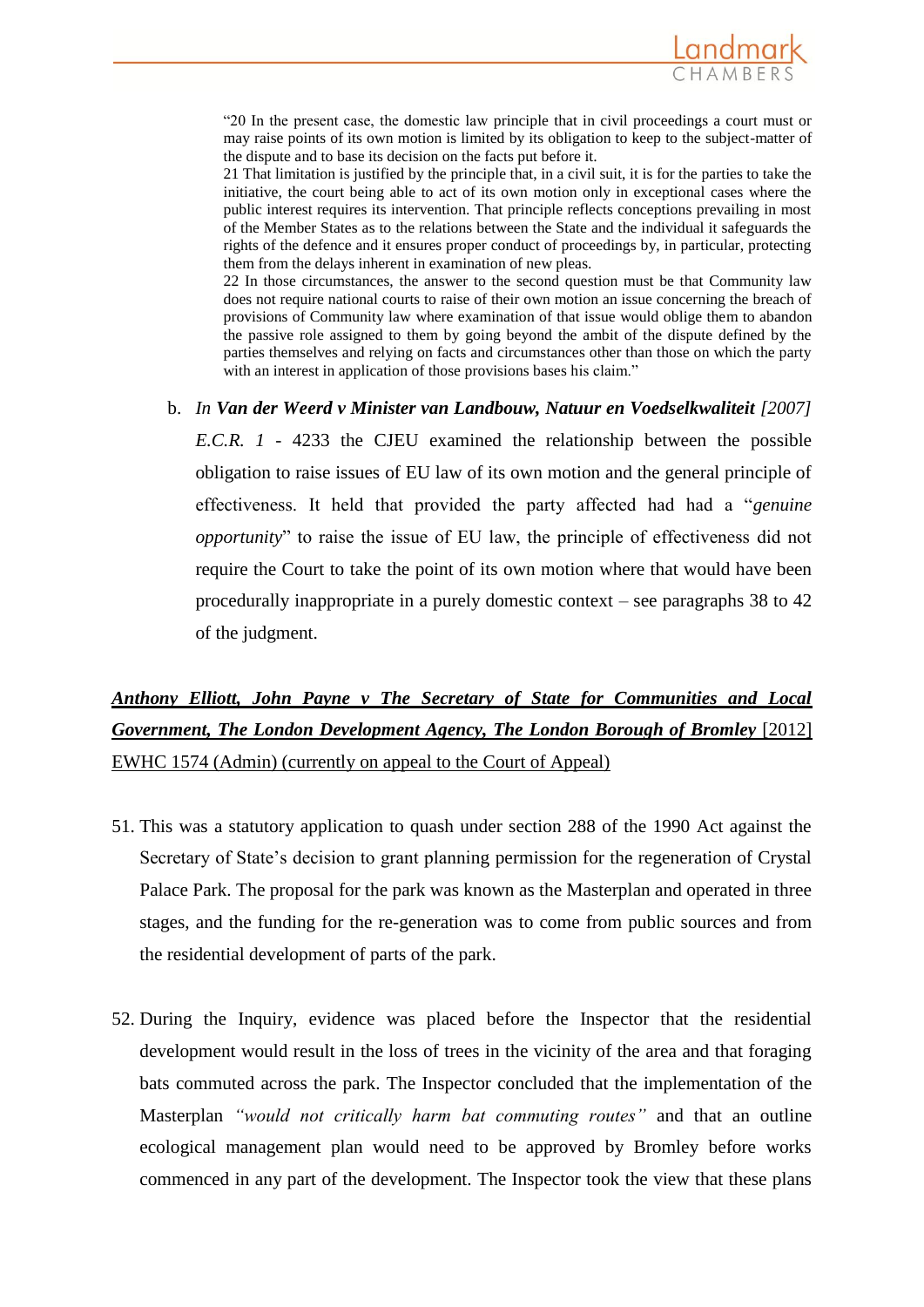

would *"give scope for adequate mitigation of harmful effects"* and that whilst there would be a short-term impact, planning permission should nevertheless be granted on the basis that *"the alternative would be to do nothing substantial to the Park, resulting in loss of the minor beneficial effect to bats of the completed scheme…The Secretary of State may consider that, in total, these aspects amount to Imperative Reasons of Overriding Public Importance [ sic ] (IROPI)."*

- 53. The Secretary of State in his letter did not expressly refer to what is generally known as IROPI – that is an interest of overriding public importance under Article 6(4) of the Habitats Directive, but held that *"the proposals would enhance biodiversity associated with the park over the long term and that, over the construction period, subject to the mitigation measures outlined, the effect would be acceptable."*. Article 6(4) says "*If, in spite of a negative assessment of the implications for the site and in the absence of alternative solutions, a plan or project must nevertheless be carried out for imperative reasons of overriding public interest, including those of a social or economic nature, the Member State shall take all compensatory measures necessary to ensure that the overall coherence of Natura 2000 is protected. It shall inform the Commission of the compensatory measures adopted*" (emphasis added)
- 54. The Claimants argued that (i) the desirability of raising money by development could not as a matter of EU law constitute an imperative reason of overriding public interest for permitting the development and (ii) the Secretary of State had failed to consider whether the benefits of the Masterplan constituted imperative reasons of overriding public interest for permitting the development.
- 55. As to the first ground, Keith J stated that the question of whether there was an overriding public interest for permitting development was a balancing exercise. In this case, the "relatively modest" impact on the bats' habitat needed to be weighed against the overall benefits to the local community, applying the judgment of the CJEU in *Solvay* (at 74) that:

"[t]he assessment of any imperative reasons of overriding public interest and that of the existence of less harmful alternatives require a weighing up against the damage caused to the site by the plan or project under consideration."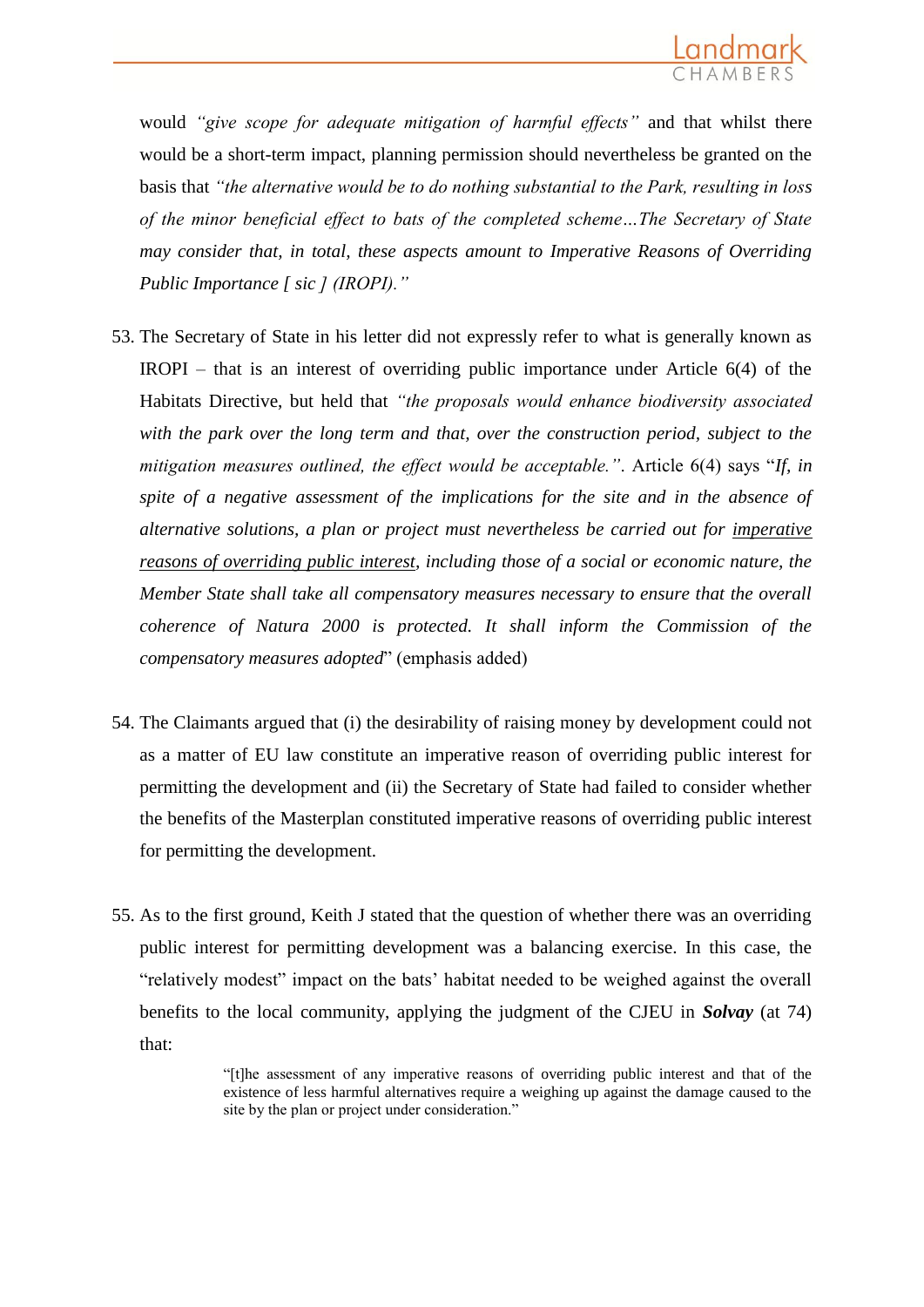

56. After considering this approach, and the finding in Case C-182/10 *Solvay v. Region Wallonne* [2012] C.M.L.R. 19 (at [76] and [77]) that *"[w]orks intended for the location or expansion of an undertaking [will] only in exceptional circumstances"* satisfy the condition that the development *"must be of such importance that it can be weighed up against [the] directive's objective of the conservation of natural habitats ...", Keith J.* held that:

> "…you cannot get from that that if a particular feature of a set of proposals was included only because it would provide some of the funding for the development as a whole, and if it happened to be that aspect of the development which would have an impact on the conservation of natural habitats, there cannot have been imperative reasons of overriding public interest for permitting the development."

- 57. The Claimant framed its second argument on the basis that one of the functions of the Secretary of State in considering the appeal was to consider whether to grant a licence under regulation 53 for an activity which would otherwise be a criminal offence. In making such a judgment, it was said that the Secretary of State needed to consider whether there were imperative reasons of overriding public interest which should permit that activity. The Claimant argued that the Secretary of State had failed to do this, and that this amounted to a breach of regulation  $9(1)$  and  $9(5)$ .
- 58. This argument required the Court to consider the implications of the judgment of the Supreme Court in *R (Morge) v. Hampshire County Council* [2011] 1 WLR 268. This case set out the correct approach to be taken under regulation 9(5) of the Habitats Regulations. The Supreme Court found that the "competent authority" had no obligation when carrying out its responsibilities under regulation 9(5) to satisfy itself beyond reasonable doubt that the development would not contravene Article 12 or alternatively that a derogation from that Article would be permitted and a licence granted. Once the competent authority had carried out its regulation 3(4) duties, it was feel to implement its proposals on the basis that at a later date a decision would be made by an "appropriate authority" as to whether a licence should be granted.
- 59. The key passage is at paragraph 29 of *Morge*. There, Lord Brown said:

"the Planning Committee['s] whose only obligation under regulation 3(4) is, I repeat, to "have regard to the requirements of the Habitats Directive so far as [those requirements] may be affected by" their decision whether or not to grant a planning permission. Obviously, in the days when the implementation of such a permission provided a defence to the regulation 39 offence of acting contrary to article  $12(1)$ , the Planning Committee, before granting a permission, would have needed to be satisfied either that the development in question would not offend article 12(1) or that a derogation from that article would be permitted and a licence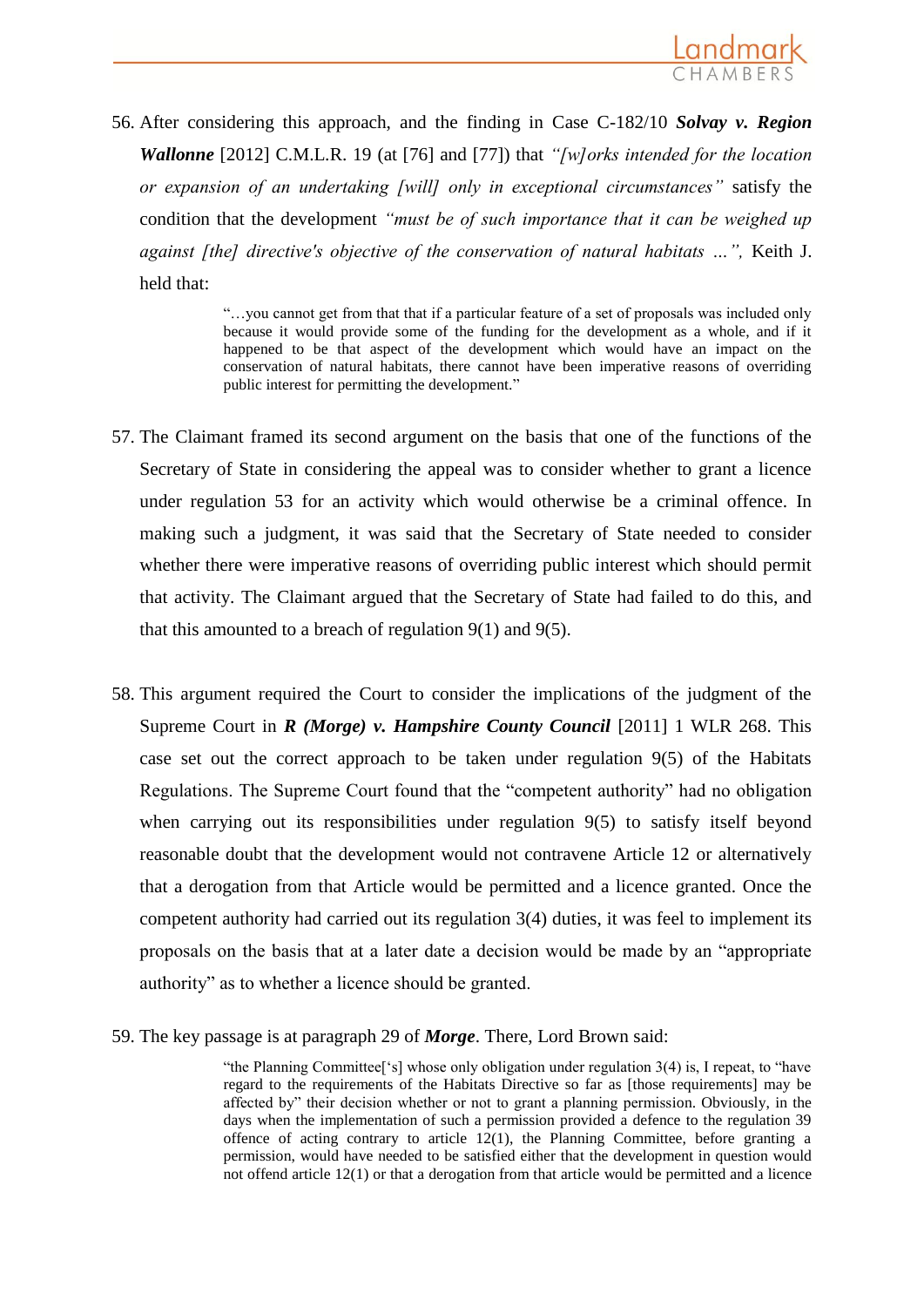

granted.

#### 60. At paragraph 30*,* Lord Brown went on to say:

"Where, as here, Natural England express themselves satisfied that a proposed development will be compliant with article 12, the planning authority are to my mind entitled to presume that that is so."

#### 61. Keith J found that the question of whether the Secretary of State needed to consider

imperative reasons of overriding public interest fell to be considered in light of *Morge*:

"50 In my opinion, the flaw in this elaborate argument is that when the Secretary of State was considering whether to grant planning permission for the proposals in the Masterplan, he was not exercising any functions "under the enactments relating to nature conservation". He was exercising his planning functions under the 1990 Act, not his nature conservation functions under the Habitats Regulations . He might in due course be exercising his nature conservation functions under the Habitats Regulations – for example, if and when he is asked to grant a licence under reg. 56 for such purposes as makes him the relevant licensing body. But until then, his duty has been the more limited one under reg. 9(5) of the Habitats Regulations , which was to have regard to the requirements of the Habitats Directive to the extent that they may be affected by the exercise of his planning functions under the 1990 Act.

…

52 Of course, Natural England may not in terms have expressed itself satisfied that the proposals in the Masterplan would comply with Art. 12 of the Habitats Directive . Natural England was only not objecting to the proposals – presumably on the basis that the impact on the foraging and roosting habitats of bats would be relatively modest. But the upshot was that when the Secretary of State was obliged to have regard to the requirements of the Habitats Directive to the extent that they may be affected by his planning functions under the 1990 Act, he was entitled to have regard to Natural England's views about the impact of the proposals on the foraging and roosting habitats of bats, and to grant planning permission unless it was likely that (a) a licence under reg. 53 would be required and (b) when it was applied for, it would be refused.

53 Judgment in Morge was handed down on 9 January 2011, a few weeks after the Secretary of State made the decision which is being challenged in this case. At that time, the test was the more onerous one adopted by the Court of Appeal in Morge – reported at [2010] PTSR 1882 – and in R (on the application of Woolley) v Cheshire East Borough Council [2010] Env. LR 57, namely that if the planning committee was uncertain whether or not a licence under reg. 53 would be granted, planning permission should be refused. So if the Secretary of State took the view that it was likely that a licence under reg. 53 would be granted if it was sought, all the more so for him to have thought that it was unlikely that it would not be granted if it was sought."

- 62. Permission to appeal to the Court of Appeal has been granted.
- 63. A similar application of *Morge* to that made in *Elliott & Payne* was made in *William Grant & Sons Distillers Limited* [2012] CSOH 98. This was a judicial review of a proposed wind farm development. One of the grounds of challenge related to the Scottish Ministers' treatment of the habitats issues arising from the development. The Claimant argued that the approach of the reporter was flawed because in considering whether a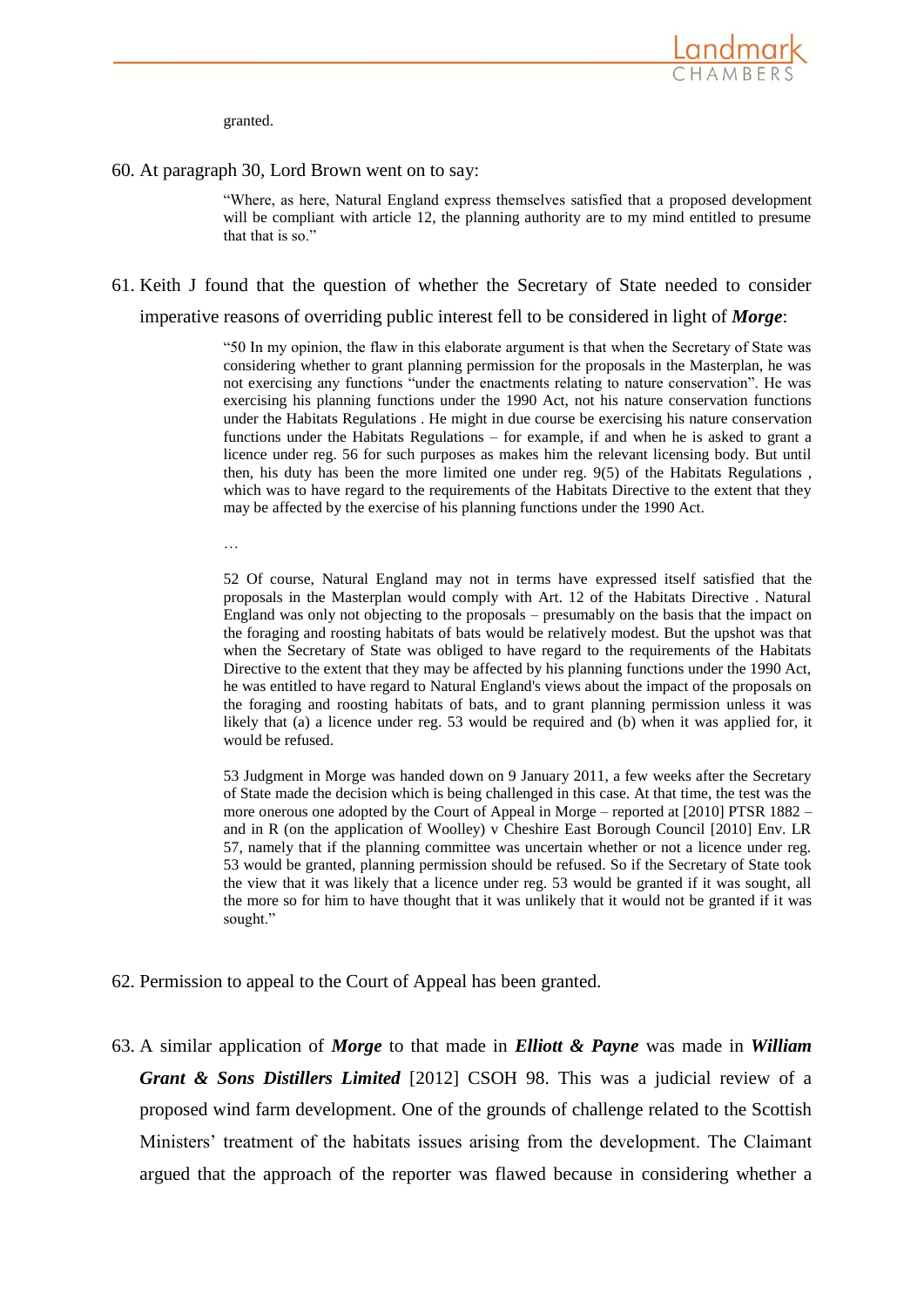

licence under regulation 44 of the Conservation (Natural Habitats, etc) Regulations 1994 was likely to be granted, he should have considered whether there were imperative reasons of overriding public interest for the proposals in the location proposed and whether there were alternative locations outside the application site.

64. The Court again took the approach of the Supreme Court in *Morge* as its starting point. It was noted that Scottish Natural Heritage ("SNH"), the relevant enforcement agency in respect of the Directive, had no objection to the impact of the wind farm. Further, the reporter found that there would be no need to apply for a licence to disturb a protected species. As such, it was held that *"there was no requirement upon him or the respondents to proceed to the second stage of the test outlined by Lord Brown."* Further, *"neither the respondents nor the report were required to assess the proposal under regulation 44."*

## **COSTS AND AARHUS**

- 65. The issue of costs in environmental litigation is a major issue, given the development of the protective costs regime and the Aarhus Convention. The question of the basis for costs is currently before the CJEU in the reference in *R (Edwards & another) v. Environment Agency* [2011] 1 W.L.R. 79 from the Supreme Court. The Commission has also announced the commencement of infraction proceedings against UK in respect of costs in environmental JR cases under the PP Directive (6 April 2011).
- 66. Prior to the decision of the Supreme Court in *Edwards*, there had been a vigorous legal debate as to whether a 'subjective' or 'objective' approach should be taken to assessing the means of an individual claimant. Lord Hope noted in *Edwards*:

"[i]t is clear that the test which the court must apply to ensure that the proceedings are not prohibitively expensive remains in a state of uncertainty. The balance seems to lie in favour of the objective approach, but this has yet to be finally determined."

67. The Court of Appeal in *R (Garner) v. Elmbridge BC* [2012] P.T.S.R. 250 had noted that (per Sullivan LJ) that whether or not the proper approach to the "not prohibitively expensive" requirement under Article 10a [as inserted by the PP Directive] "should be a wholly objective one, I am satisfied that a purely subjective approach is not consistent with the objectives underlying the directive".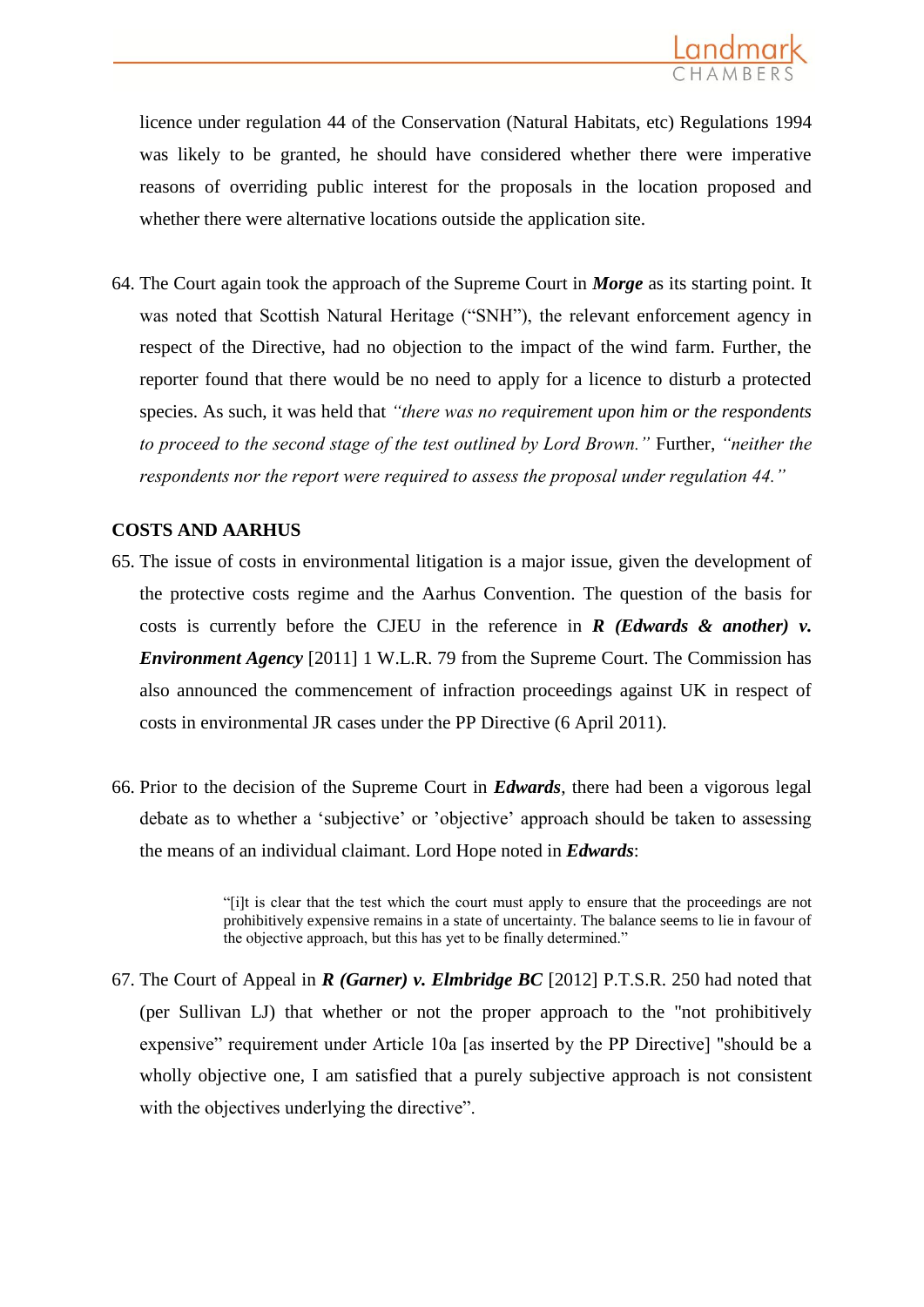

- 68. In *Coedbach v Secretary of State for Energy and Climate Change* [2010] EWHC 2312 (Admin) Wyn Williams J had noted that "In *Garner* Sullivan LJ left open whether it was permissible to have regard to the personal circumstances of the particular claimant. He did not determine that issue definitively but, in my judgment, the tenor of what he says tends to support the view that some regard should be paid to the individual circumstances of a claimant". See also, in Scotland, *Road Sense v. Scottish Ministers* [2011] Env. L.R. 22, in which Lord Stewart (making a protective expenses order) noted the uncertainty with regard to the objective/subjective approach.
- 69. *Edwards* involves consideration of whether in relation to costs in cases covered by the EIA and IPPC Directives (and implementing in part Article 9 of the Aarhus Convention) the assessment of whether litigation is or is not "prohibitively expensive" to be decided on an 'objective' basis by reference (for example) to the ability of an 'ordinary' member of the public to meet the potential liability for costs, or should it be decided on a 'subjective' basis by reference to the means of the particular claimant, or upon some combination of the two bases. The questions referred by the Supreme Court to the CJEU are:

"1. How should a national court approach the question of awards of costs against a member of the public who is an unsuccessful claimant in an environmental claim, having regard to the requirements of Article 9(4) of the Aarhus Convention, as implemented by article 10a 85/337/EEC and article 15a 96/61/EEC ("the Directives")?

2. Should the question whether the cost of the litigation is or is not "prohibitively expensive" within the meaning of Article 9(4) of the Aarhus Convention as implemented by the Directives be decided on an objective basis (by reference, for example, to the ability of an "ordinary" member of the public to meet the potential liability for costs), or should it be decided on a subjective basis (by reference to the means of the particular claimant) or upon some combination of these two bases?

3. Or is this entirely a matter for the national law of the Member State subject only to achieving the result laid down by the Directives, namely that the proceedings in question are not "prohibitively expensive"?

4. In considering whether proceedings are, or are not, "prohibitively expensive", is it relevant that the claimant has not in fact been deterred from bringing or continuing with the proceedings?

5. Is a different approach to these issues permissible at the stage of (i) an appeal or (ii) a second appeal from that which requires to be taken at first instance?"

70. On 13 September the CJEU heard oral argument in the reference. The Commission intervened in support of the Appellant and Denmark, Greece and Ireland intervened in support of the United Kingdom. Advocate General Kokott gave her opinion on 18 October 2012 in the reference. She proposed to answer the issues referred as follows:

<sup>&</sup>quot;1. Under Article 9(4) of the Aarhus Convention on access to information, public participation in decision-making and access to justice in environmental matters, Article 10a of Directive 85/337/EEC on the assessment of the effects of certain public and private projects on the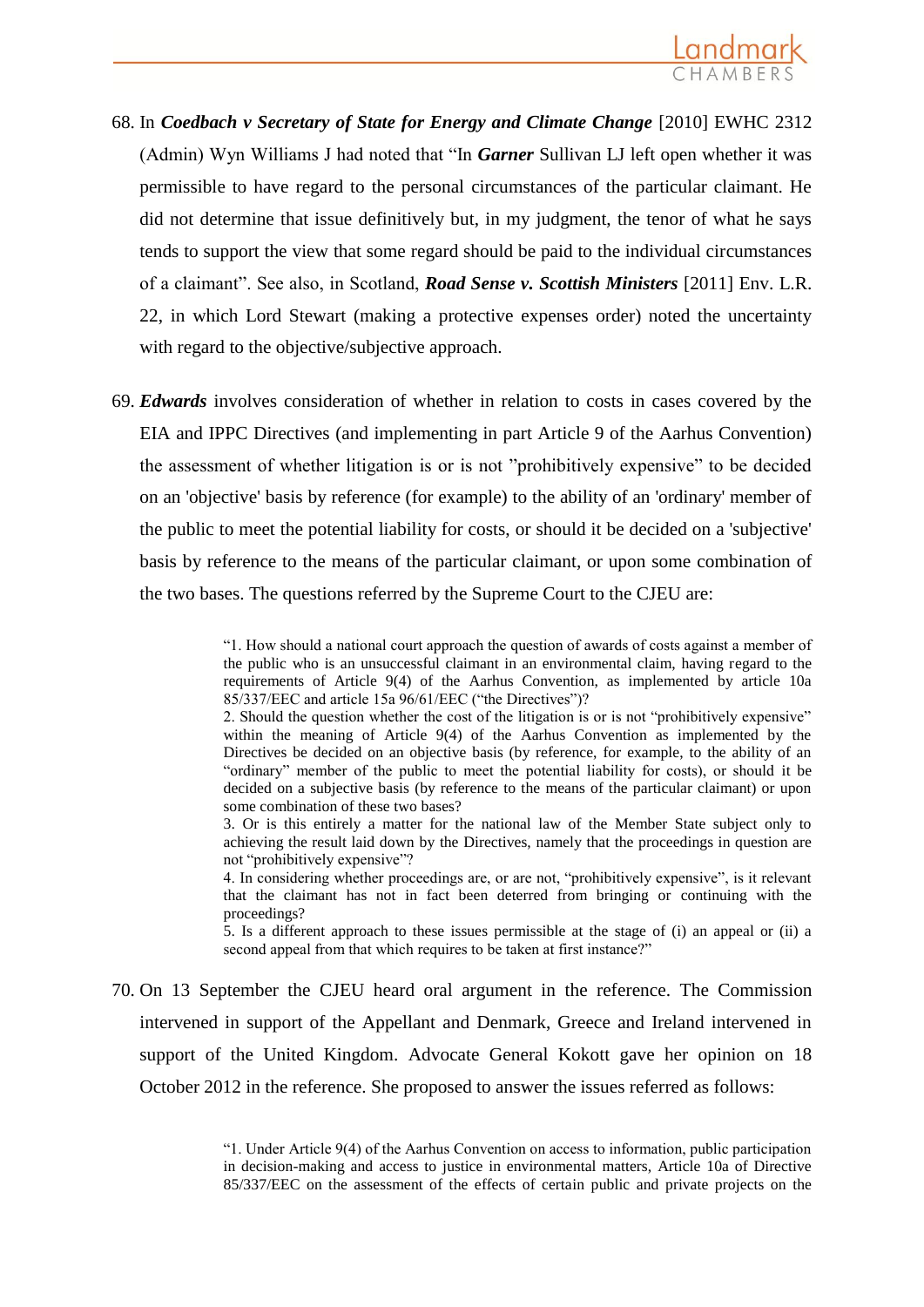

environment, as amended by Directive 2003/35/EC, and Article 15a of Directive 96/61/EC concerning integrated pollution prevention and control, as amended by Directive 2003/35, it is in principle for the Member States to determine how to avoid the judicial proceedings covered not being conducted on account of their costs. However, those measures must ensure in a sufficiently clear and binding manner that the objectives of the Aarhus Convention are satisfied in each individual case and, at the same time, observe the principles of effectiveness and equivalence and the fundamental rights under EU law.

2. In examining whether costs of proceedings are prohibitive, account must be taken of the objective and subjective circumstances of the case, with the aim of enabling wide access to justice. The insufficient financial capacity of the claimant may not constitute an obstacle to proceedings. It is necessary always, hence including when determining the costs which can be expected of claimants having capacity to pay, to take due account of the public interest in environmental protection in the case at issue.

3. The fact that, despite the refusal of an application for a protective costs order, the claimant has not in fact been deterred from bringing or continuing with the proceedings may be taken duly into account afterwards in an order for costs if the obligation to prevent prohibitive costs was observed in the decision on the application for a protective costs order.

4. It is compatible with Article 9(4) of the Aarhus Convention and with Article 10a of Directive 85/337 and Article 15a of Directive 96/61 to re-]examine at each level of jurisdiction the extent to which prohibitive costs must be prevented."

71. At paras. 29-30 of her opinion, the Advocate General stated:

"29. Consequently, it is not only a question of preventing costs which are excessive, that is to say disproportionate to the proceedings, but above all the proceedings may not be so expensive that the costs threaten to prevent them from being conducted. Reasonable but prohibitive costs are a possibility in particular in environmental proceedings relating to largescale projects, since these may be very burdensome in every respect, for example with regard to the legal, scientific and technical questions raised and the number of parties.

30. It is therefore now possible to give a helpful answer to the first and third questions: Under Article 9(4) of the Aarhus Convention, Article 10a of the EIA Directive and Article 15a of the IPPC Directive, it is in principle for the Member States to determine how to avoid the judicial proceedings covered not being conducted on account of their costs. However, those measures must ensure in a sufficiently clear and binding manner that the objectives of the Aarhus Convention are satisfied in each individual case and, at the same time, observe the principles of effectiveness and equivalence and the fundamental rights under EU law."

#### 72. She also stated:

"45. Taking the public interest into account does not, however, rule out the inclusion of any individual interests of claimants. A person who combines extensive individual economic interests with proceedings to enforce environmental law can, as a rule, be expected to bear higher risks in terms of costs than a person who cannot anticipate any economic benefit. The threshold for accepting the existence of prohibitive costs may thus be higher where there are individual economic interests. This possibly explains why, in a dispute over odour nuisance between persons who were neighbours, hence a case with a relatively low public interest, the Compliance Committee did not consider a claim of more than GBP 5 000 in respect of part of the costs to be prohibitive.

46. Conversely, the presence of individual interests cannot prevent all account being taken of public interests that are also being pursued. For example, the individual interests of a few people affected by an airport project cannot, upon assessment of the permissible costs, justify disregard for the considerable public interest in the case which in any event stems from the fact that the group of those affected is very much wider.

47. The prospects of success may also be relevant with regard to the extent of the public interest. A clearly hopeless action is not in the interest of the public, even if it has an interest in the subject-matter of the action in principle.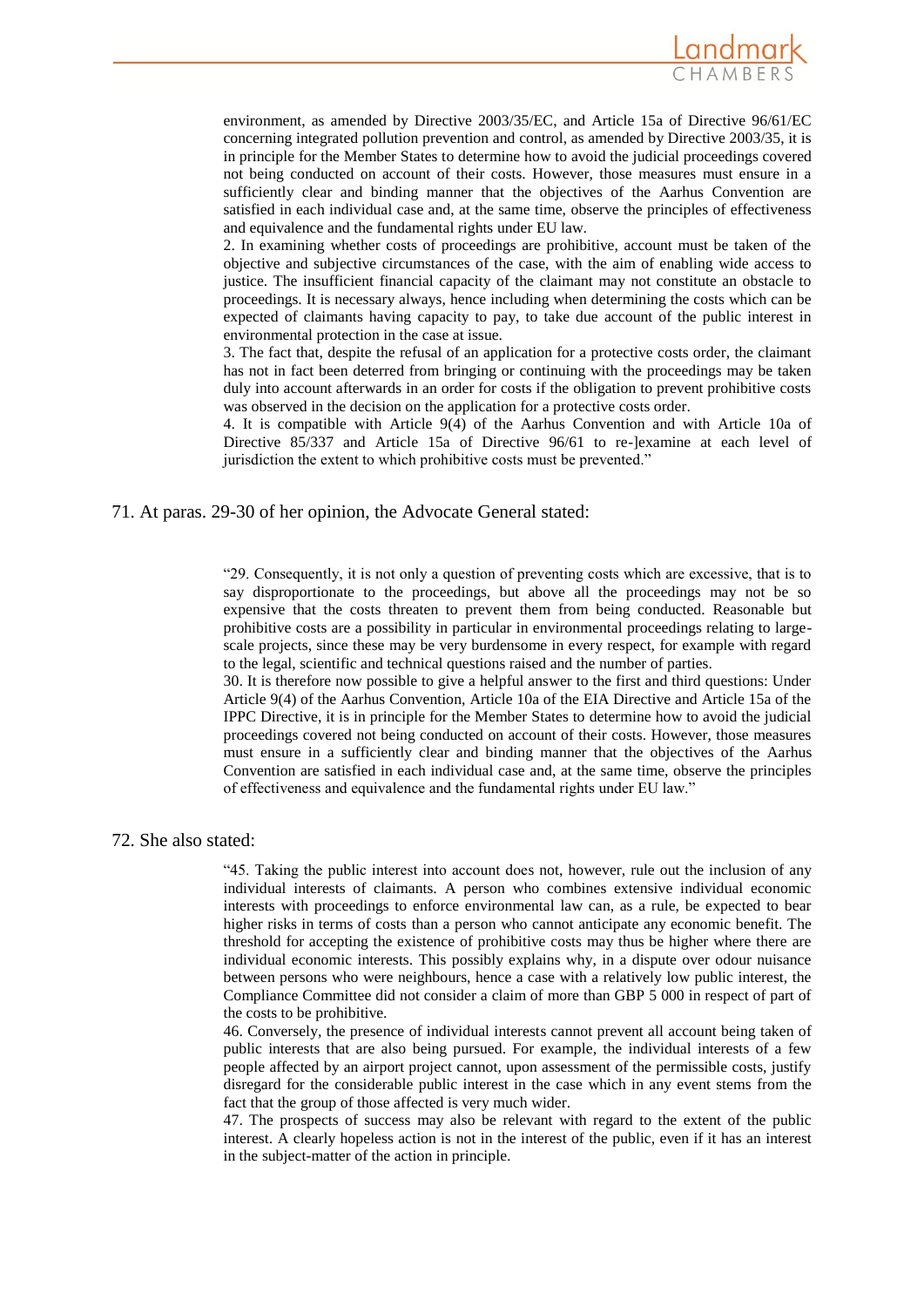

48. As regards the level of permissible costs, it is lastly significant that provisions of the Convention on judicial proceedings are to be interpreted with the aim of ensuring 'wide access to justice'. 'Wide access to justice' is admittedly only expressly mentioned in Article 9(2) of the Convention and the corresponding provisions of the directives in connection with the preconditions for an action relating to a sufficient interest and the impairment of a right. However, Article 9(2) at least makes clear that this is a general objective of the Convention. This principle of interpretation must therefore also apply in determining permissible costs. It would not be compatible with wide access to justice if the considerable risks in terms of cost are, as a rule, liable to prevent proceedings.

49. The answer to the second question is therefore that in examining whether costs of proceedings are prohibitive, account must be taken of the objective and subjective circumstances of the case, with the aim of enabling wide access to justice. The insufficient financial capacity of the claimant may not constitute an obstacle to proceedings. It is necessary always, hence including when determining the costs which can be expected of claimants having capacity to pay, to take due account of the public interest in environmental protection in the case at issue."

#### 73. The court itself gave judgment on 11 April 2013. It ruled:

*...*

*The requirement, under the fifth paragraph of Article 10a of Council Directive 85/337/EEC of 27 June 1985 on the assessment of the effects of certain public and private projects on the environment and the fifth paragraph of Article 15a of Council Directive 96/61/EC of 24 September 1996 concerning integrated pollution prevention and control, as amended by Directive 2003/35/EC of the European Parliament and of the Council of 26 May 2003, that judicial proceedings should not be prohibitively expensive means that the persons covered by those provisions should not be prevented from seeking, or pursuing a claim for, a review by the courts that falls within the scope of those articles by reason of the financial burden that might arise as a result. Where a national court is called upon to make an order for costs against a member of the public who is an unsuccessful claimant in an environmental dispute or, more generally, where it is required – as courts in the United Kingdom may be – to state its views, at an earlier stage of the proceedings, on a possible capping of the costs for which the unsuccessful party may be liable, it must satisfy itself that that requirement has been complied with, taking into account both the interest of the person wishing to defend his rights and the public interest in the protection of the environment.*

*46 It must therefore be held that, where the national court is required to determine, in the context referred to in paragraph 41 of the present judgment, whether judicial proceedings on environmental matters are prohibitively expensive for a claimant, it cannot act solely on the basis of that claimant's financial situation but must also carry out an objective analysis of the amount of the costs. It may also take into account the situation of the parties concerned, whether the claimant has a reasonable prospect of success, the importance of what is at stake for the claimant and for the protection of the environment, the complexity of the relevant law and procedure, the potentially frivolous nature of the claim at its various stages, and the existence of a national legal aid scheme or a costs protection regime.* 

74. It is clear that the Aarhus Convention also has a prominent role in the Lord Justice Jackson's report and has influenced his recommendations on costs in judicial review generally. He rejected different rules for environmental and non‐environmental judicial review cases. A Ministry of Justice consultation on protective costs in environmental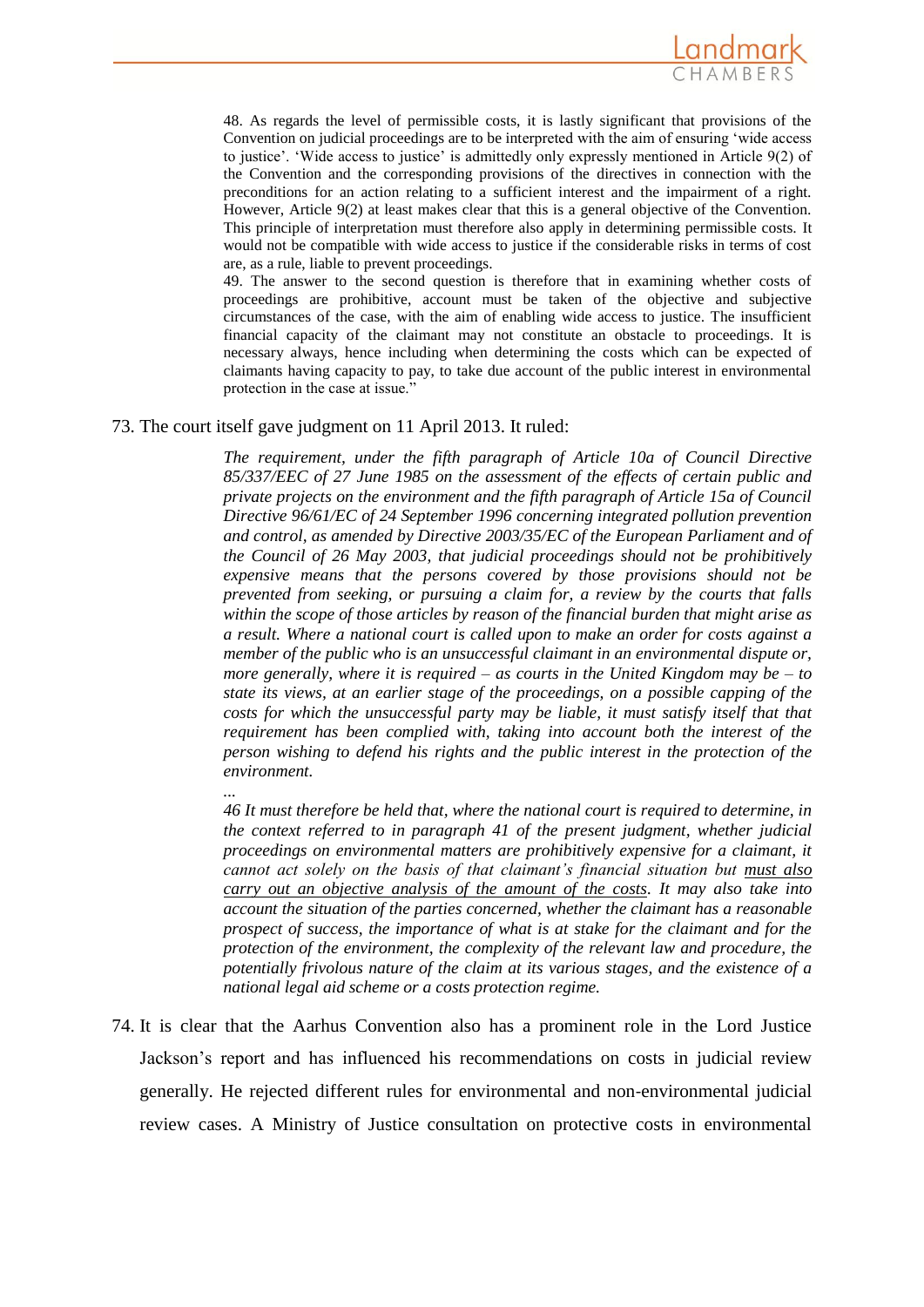

judicial reviews closed on 12 January 2012 and summarised the main proposals as follows:

> (1) The rules are to apply to judicial review cases falling under the Aarhus Convention. The rules are to apply in relation to all claimants in the same way, regardless of whether the claimant in a particular case is a natural or legal person;

> (2) A PCO will obtained by making an application. However, the application need not be supported by grounds and evidence unless an order other than the "default order" (see below) is sought;

> (3) A PCO will only be granted if permission to apply for judicial review is granted;

> (4) Applications should normally be made at the same time as the application for permission/in the claim form. It will be decided on by the court when it considers whether to grant permission, and will normally be considered on the papers;

> (5) The PCO will limit the liability of the claimant to pay the defendant's costs to £5,000 and also limit the liability of the defendant to pay the claimant's costs to £30,000;

> (6) By way of exception the defendant may apply for the cap to be removed – i.e. that there should be no costs capping because the claimant is not in need of costs protection ‐where information on the claimant's resources is publicly available. Consultees are also asked for their views on the possibility of allowing the cap to be raised as well as removed. An application to remove the cap may only be on the basis that the claimant has such resources available for litigation that access to justice is not in issue and no costs protection is required. This should be supported by such evidence as is publicly available, as the applicant will not be able to require the claimant to disclose his or her means.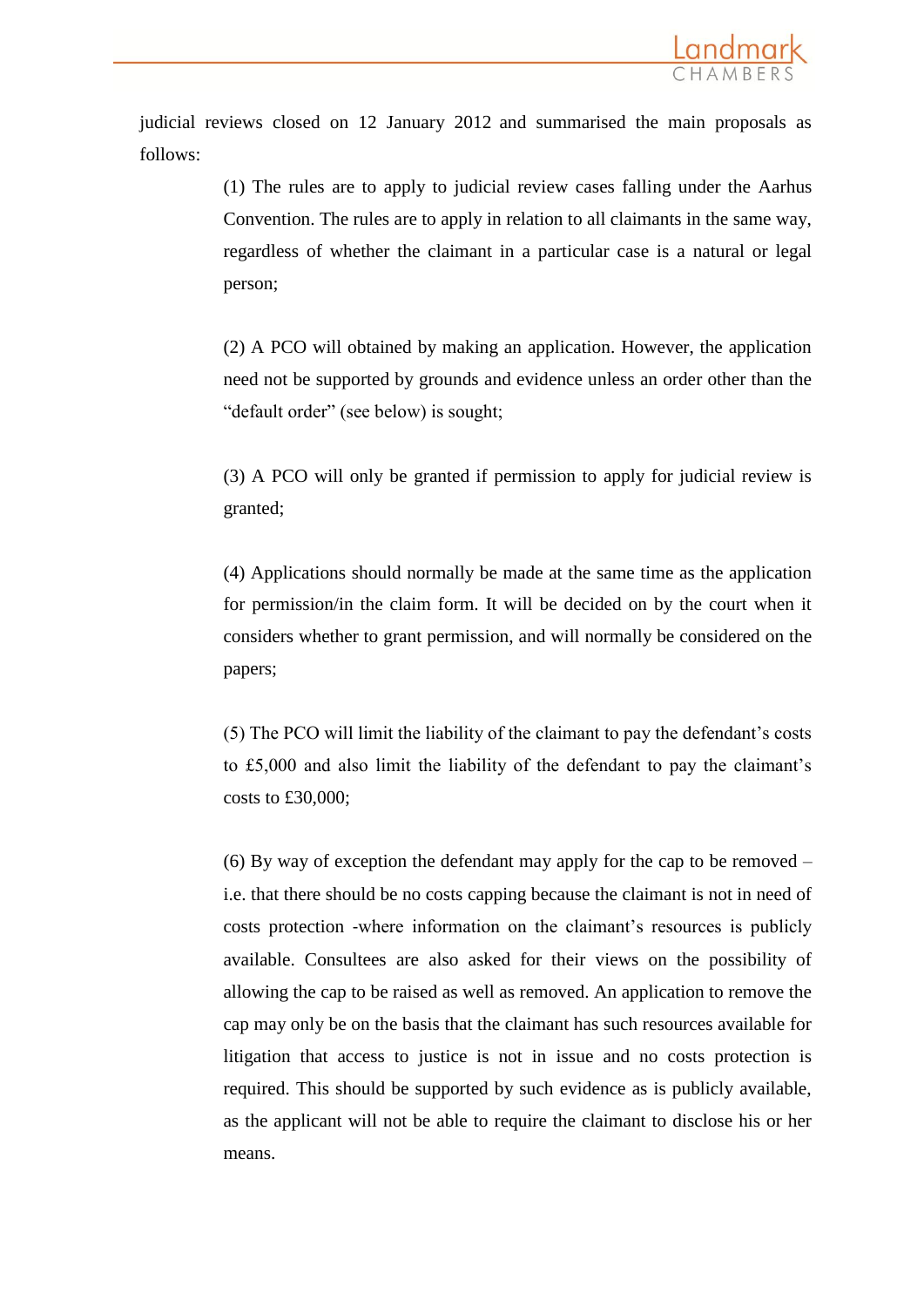(7) Costs of the PCO application will not be payable by either party if the PCO is applied for with default terms and is made in those terms (that is to say, there should be no additional costs element for a "default" application and order).

75. The response to the consultation was published on the 28 August 2012. This noted that the *"majority of respondents both broadly welcome and support the broad thrust of the proposals"* but that concerns remained around the detail. It proposes:

> (1) A fixed recoverable costs regime will apply in all cases where the claimant states in the claim form that the case is an Aarhus case and the reasons why this is so, subject only to the court determining that the case is in fact not an Aarhus case at all. It will not be dependent on permission having been granted;

(2) The recoverable costs were proposed to be fixed as follows ‐

(a) the liability of the claimant to pay costs of the defendant will be capped at £5,000 if the claimant is an individual and at £10,000 where the claimant is an organisation; and

(b) the liability of the defendant to pay the costs of the claimant will be capped at £35,000.

(3) The fixed recoverable costs for both claimant and defendant cannot be challenged, but the fixed costs regime will not apply if the claim is not within the scope of the Aarhus Convention;

(4) The rule proposed by Lord Justice Jackson for appeals for cases that have been heard under a fixed costs regime will also apply for appeals in cases brought under the Aarhus costs regime.

76. These proposals were put before the Civil Procedure Rule Committee for consideration at the earliest possible opportunity. These proposed changes do not apply to "statutory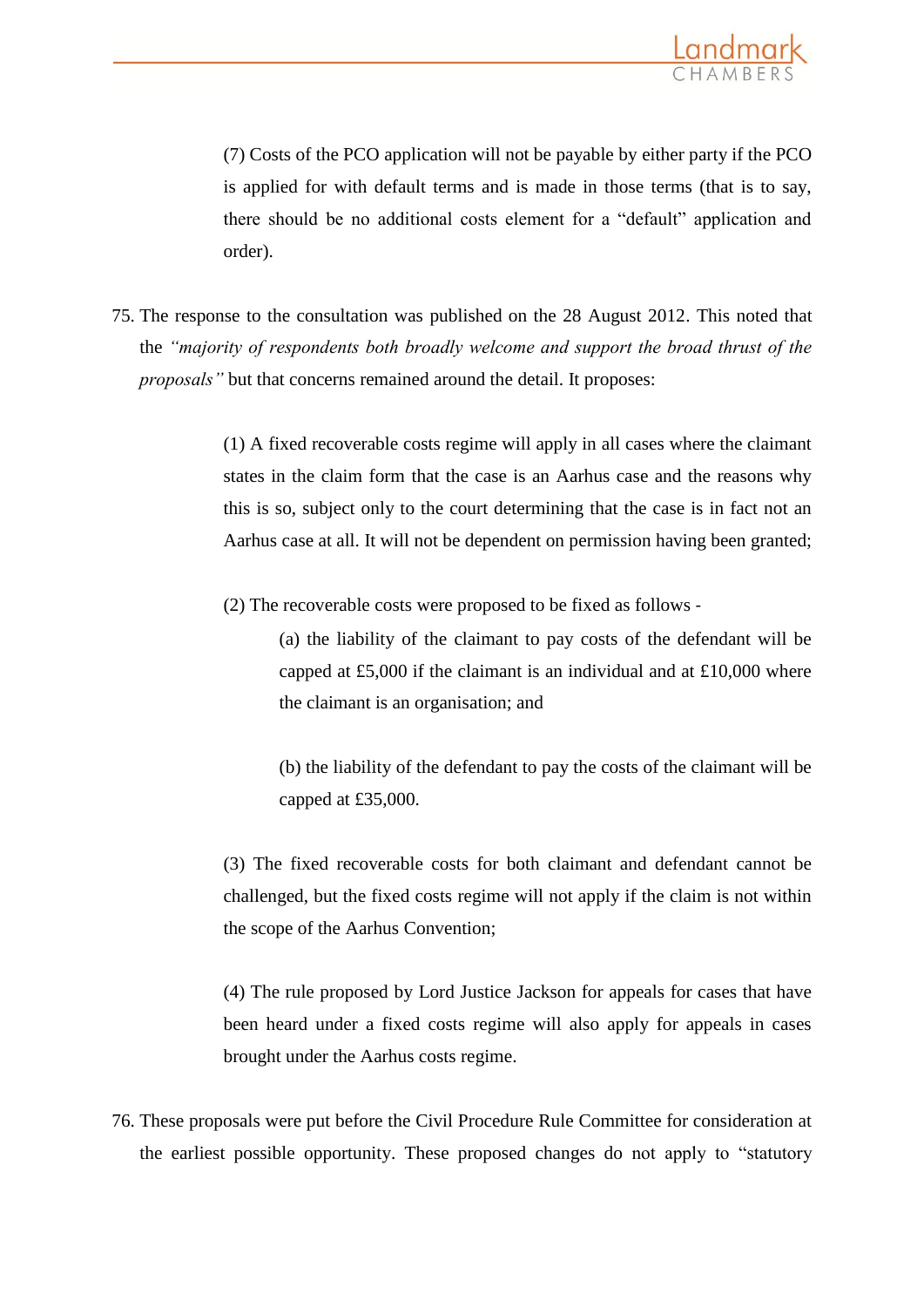

procedures of various kinds (including some statutory appeal and statutory review procedures" because (it is said) further work is needed to identify whether and if so how and to what extent these procedures fall within the scope of the Convention and to identify whether the above approach is the appropriate way forward and, if so, what the impacts might be. For example, it is noted that the permission filter of judicial review is absent in such cases, and they may involve appeals by developers as well as members of the public or NGOs. It also notes that the issues surrounding what application the Convention might have in private law cases are in particular more complex, since (as Lord Justice Jackson noticed in his review) costs protection for one party would potentially have a serious impact on the other party, who might well have very limited resources also. The Government is continuing to look at these issues and proposes to bring forward proposals separately, so as not to delay establishment of the scheme for environmental judicial review.

- 77. In the meantime, the new provisions now provide as follows:
	- 1. As "Aarhus Convention claim" is defined as *"a claim for judicial review of a decision, act or omission all or part of which is subject to the provisions of the UN ECE Convention on Access to Information, Public Participation in Decision-Making and Access to Justice in Environmental Matters… including a claim which proceeds on the basis that the decision, act or omission, or part of it, is so subject."<sup>2</sup>*
	- 2. The PCO provisions will only apply where the claimant has stated in the claim form that the claim is an Aarhus Convention claim and the claimant wishes these rules to apply; $3$
	- 3. In those circumstances, the claimant costs will be limited to the amount specified in the Practice Direction to Part 45 (currently £5000 for an individual not acting on behalf of a business or other legal person, £10,000 in other cases);
	- 4. In those cases, the defendant's cost liability will also be capped (currently at £35,000);
	- 5. Provision for challenging whether the claim is in fact an Aarhus Convention claim is made by CPR 45.44. A defendant who unsuccessfully argues that a claim is not within the Convention will be required to pay costs on the indemnity basis (and cannot recover costs of success)

<u>.</u>

<sup>2</sup> CPR 45.41.

<sup>3</sup> CPR 45.42.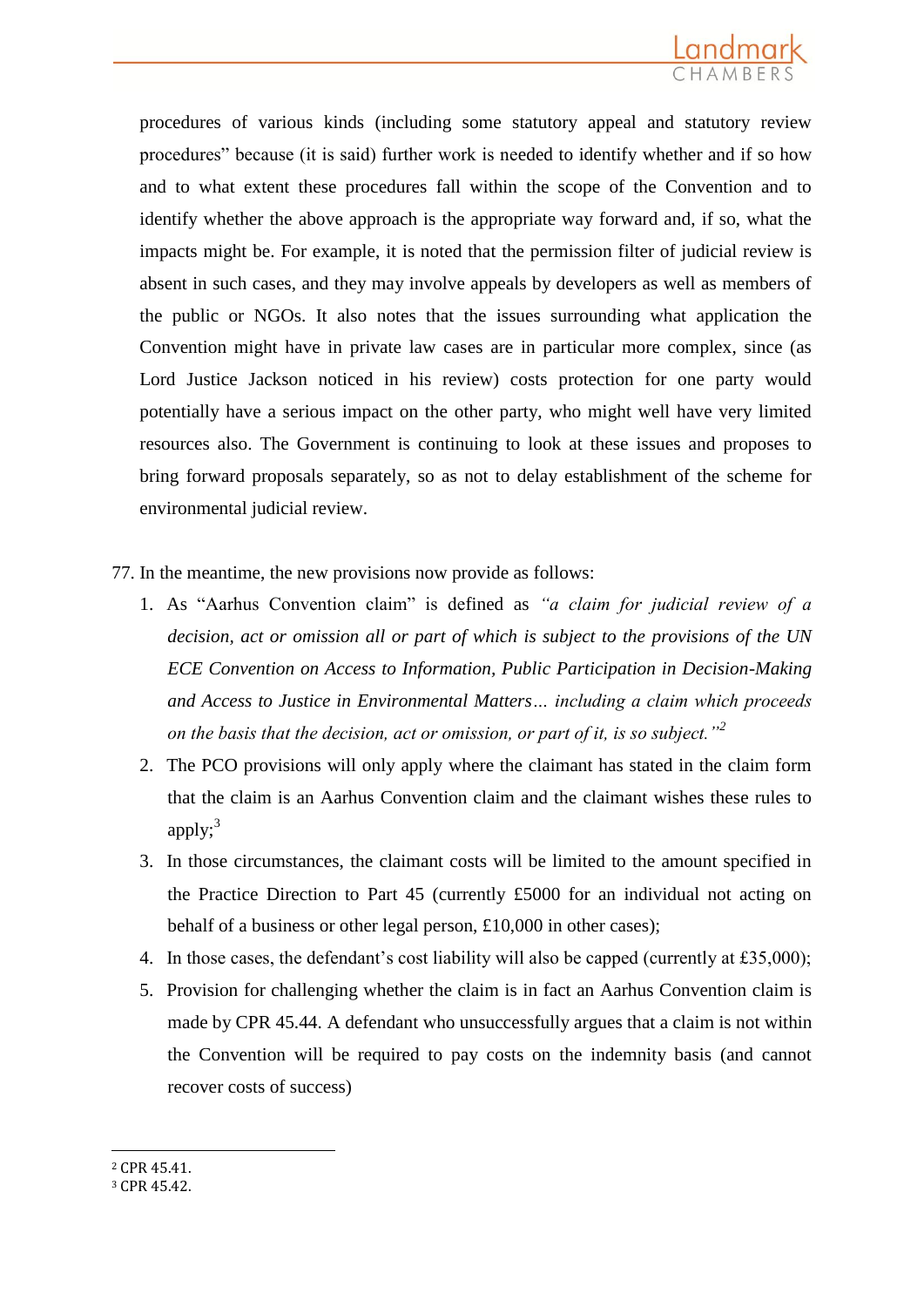

## **WATER**

## *Manchester Ship Canal Co Ltd v. United Utilities Water Plc* [2013] EWCA Civ 40

- 78. In *Manchester Ship Canal Co Ltd v. United Utilities Water Plc*, the Court of Appeal had to consider whether the right of discharge onto third party property without the owner's consent, enjoyed by sewerage undertakers before the introduction of the Water Act 1989, had been transferred to private water companies as part of the privatisation process. In an important decision concerning the construction of privatisation transfer schemes, the Court of Appeal held that the implied right of discharge onto third party property without the owner's consent had not been transferred to private water companies.
- 79. The Court of Appeal held that transitional provisions had to be interpreted in the light of the general rules of interpretation about retrospective provisions. Where a statutory framework was superseded by another, there was a presumption that the new statutory framework applied only to activities occurring in the future and that Parliament did not intend to take away vested rights. There needed to be clear wording in order to displace those presumptions.
- 80. Although the transfer scheme was intended to apply to the whole of the transferor's sewerage undertaking, including all assets and rights, the implied right of discharge was not a right in the usual sense. Instead, it was an incident of the sewerage undertaker's statutory functions contained in the 1989 Act. Parliament had not intended that the transfer scheme should vest a right in the transferee that Parliament was creating and vesting separately by other provisions of the 1989 Act.

## **ENVIRONMENTAL PERMITTING**

# *R. (on the application of European Metal Recycling Ltd v Environment Agency* [2012] EWHC 2361 (Admin)

81. In an important decision concerning a suspension notice suspending the environmental permit of a metal waste disposal and reclamation yard, the Administrative Court recently held that in a suspension notice the EA must specify precisely the steps to be taken by a permit holder.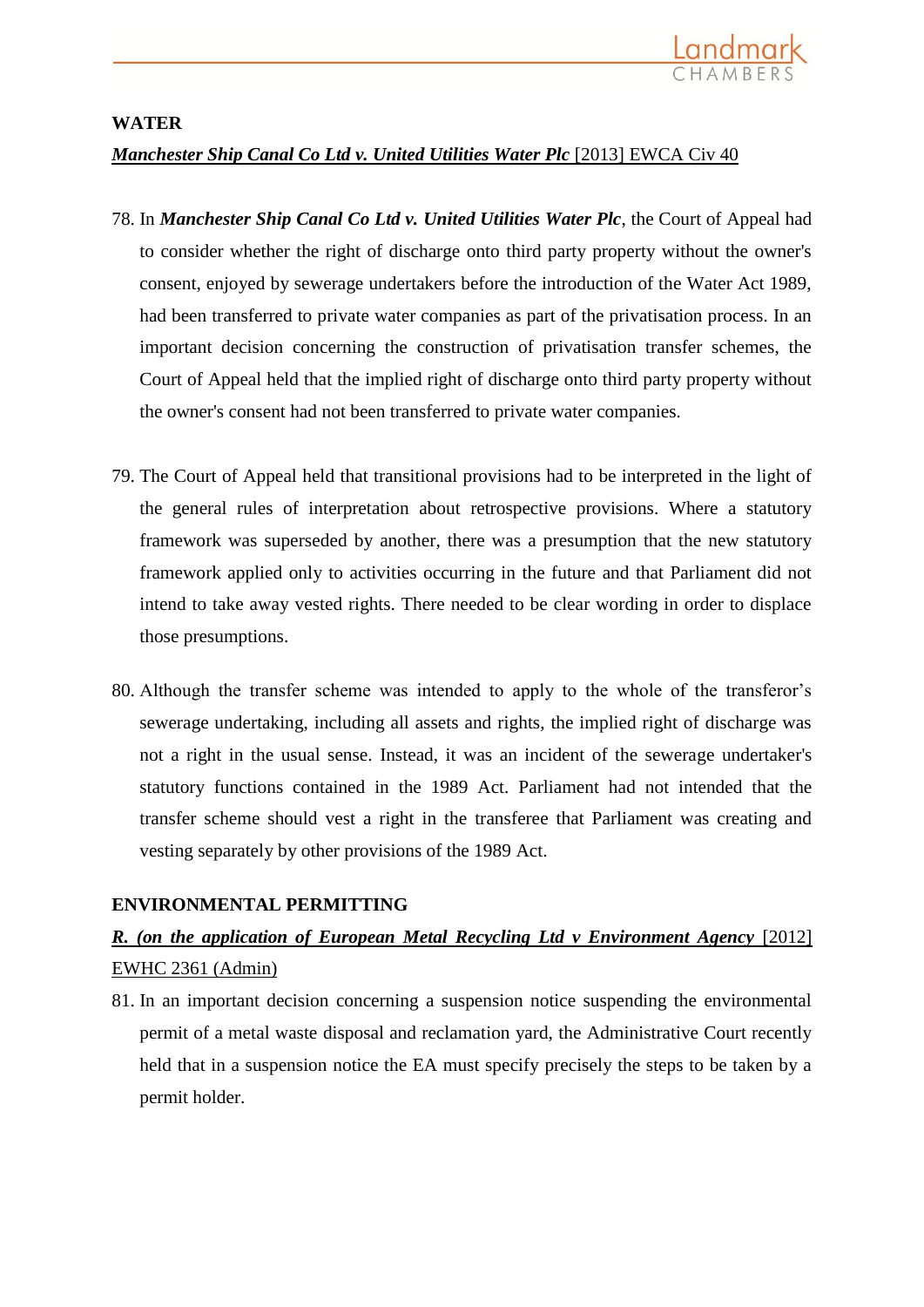

# 82. Regulation 37 of the Environmental Permit (England and Wales) Regulations 2010 provides *inter alia* that:

"(4) A suspension notice served for the purposes of Paragraph (2) must: (a) specify: (i) the risk of serious pollution mentioned in that paragraph; (ii) the steps that must be taken to remove that risk, and (iii) the period within which the steps must be taken"

83. In *R (on the application of European Metal Recycling Limited) v. Environment Agency* [2012] EWHC 2361 (Admin), HHJ Pelling Q.C. held that the wording of the EA's suspension notice did not comply with the requirement of Reg.37(4)(2)(a) because:

- i) It failed to specify what if any steps were required to be taken; and/or
- ii) It failed to provide a defined threshold criterion objective, or defined threshold criteria or objectives, that had to be satisfied by EMR if it was to comply with the SN; and/or
- iii) It was otherwise vague and imprecise.

84. The Judge held that:

…

"24. In my judgment it is obvious as a matter of language that a requirement to state explicitly the steps that must be taken to remove an identified risk is not satisfied by a statement requiring the recipient to take steps to remove the identified risk. If this is correct as a matter of language I do not see how a requirement to design and implement measures to eliminate the risk is any more compliant. Had the EA's position been that any noise emanating from the Site as a result of regulated activity pursuant to the Permit had to be eliminated then it might have been possible to say that a provision to this effect was satisfactory because it required the elimination of all noise. However, it is not the EA's case that this is what is required. Thus it seems to me that as a matter of language, what is required for Schedule 2 to be compliant with Regulation  $37(4)(a)(ii)$  is the identification of either outcomes or criteria that have to be achieved by whatever means EMR choose to adopt and/or the identification of specific steps that are required to be taken.

30. I return to the terms of the Regulation. It imposed on the EA a mandatory requirement to specify what steps had to be taken in order to remove the risk that triggered the service of the notice. In my judgment that requirement could have been satisfied by specifying an outcome or outcomes rather than by reference to steps in the sense of specifying works to be undertaken at the Site if that was considered to be a more appropriate way in which to proceed. In my judgment however, what it was not entitled to do was to require the elimination of a risk of serious pollution without identifying the steps by which that was to be achieved. Subject to the alternative remedy point considered below, in my judgment EMR is entitled to a quashing order on this ground alone."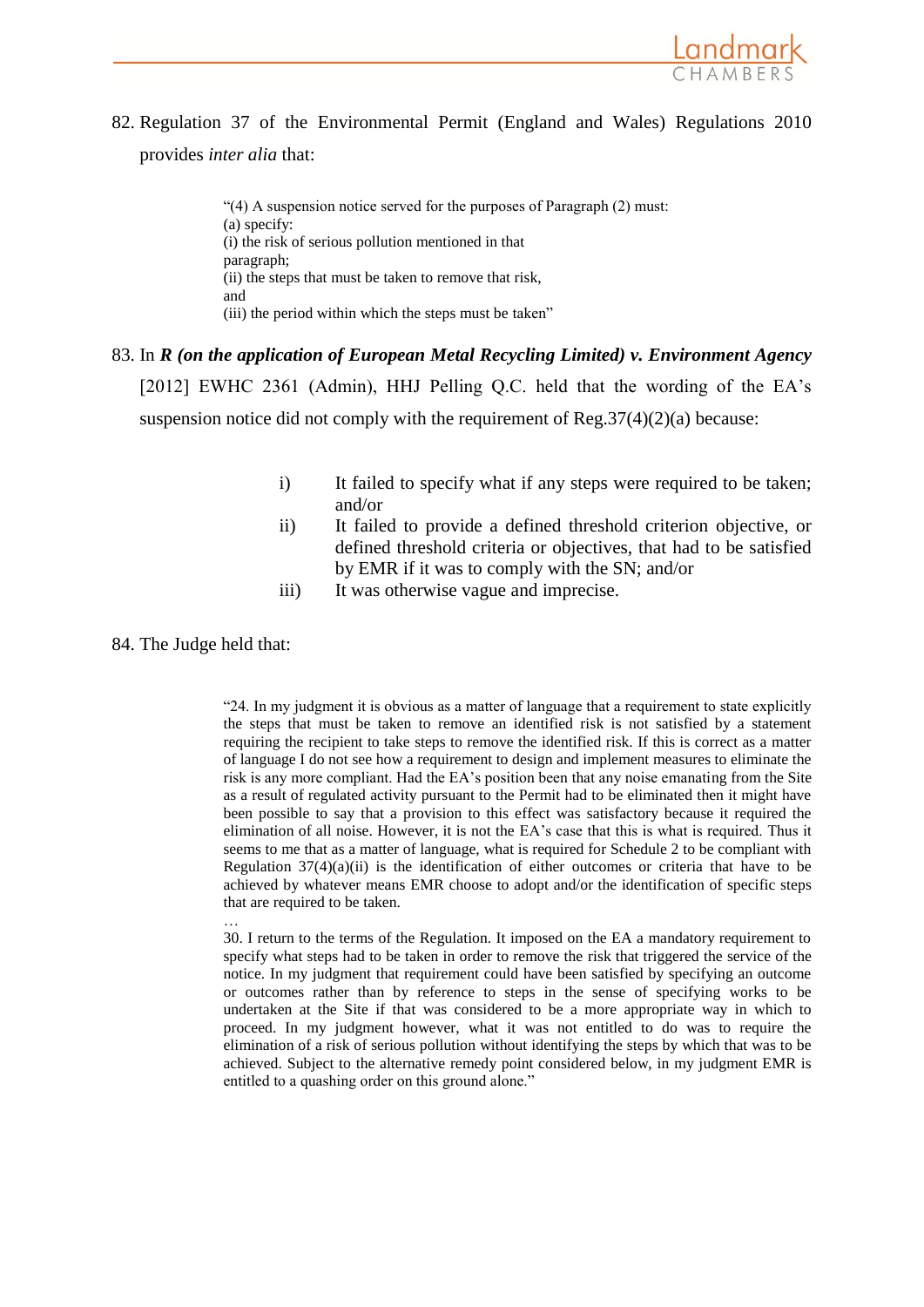

85. The decision is also important because it confirms that it is for the EA to decide whether there is a risk of serious pollution justifying service of a notice. The Court held that the EA's judgment on that issue could only be challenged on irrationality basis.

## **COMAH REGULATIONS 1999**

### *Salt Union Ltd v. Health and Safety Executive* [2012] EWHC 2611 (Admin)

- 86. The decision in *Salt Union Ltd v. Health and Safety Executive*, considers the extent of the obligations of the Health and Safety Executive when considering preconstruction safety reports.
- 87. The claimants were salt mine owners who sought judicial review of the Health and Safety Executive's decision that a preconstruction safety report was acceptable. The report related to the construction of an underground gas storage facility in a salt cavern. After obtaining planning permission and hazardous substances consent for the construction of the storage facility, the interested party submitted a preconstruction safety report to the Health and Safety Executive and Environment Agency ("EA"). The Health and Safety Executive concluded that the risk of allowing gas to escape was as low as reasonably practicable, but it did not make specific reference to the neighbouring salt mine own by the claimants.
- 88. The claimants contended that the preconstruction safety report did not comply with the Control of Major Accident Hazards Regulations 1999 because significant available information has not been disclosed or incorporated into the report. They also contended that the Health and Safety Executive had failed to engage with them
- 89. Hickinbottom J dismissed the claim. He held that the 1999 Regulations required a series of judgments to be made by the Health and Safety Executive, including as to whether the information in a preconstruction safety report was sufficient to demonstrate that at the preconstruction stage adequate safety and reliability had been incorporated into the design of the proposed installation. This was a judgment by a highly specialised and expert regulator which, moreover, was not a final judgement because the Regulations required it to be reconsidered whenever further relevant information became available. On the facts, the Health and Safety Executive had been entitled to conclude that it had sufficient